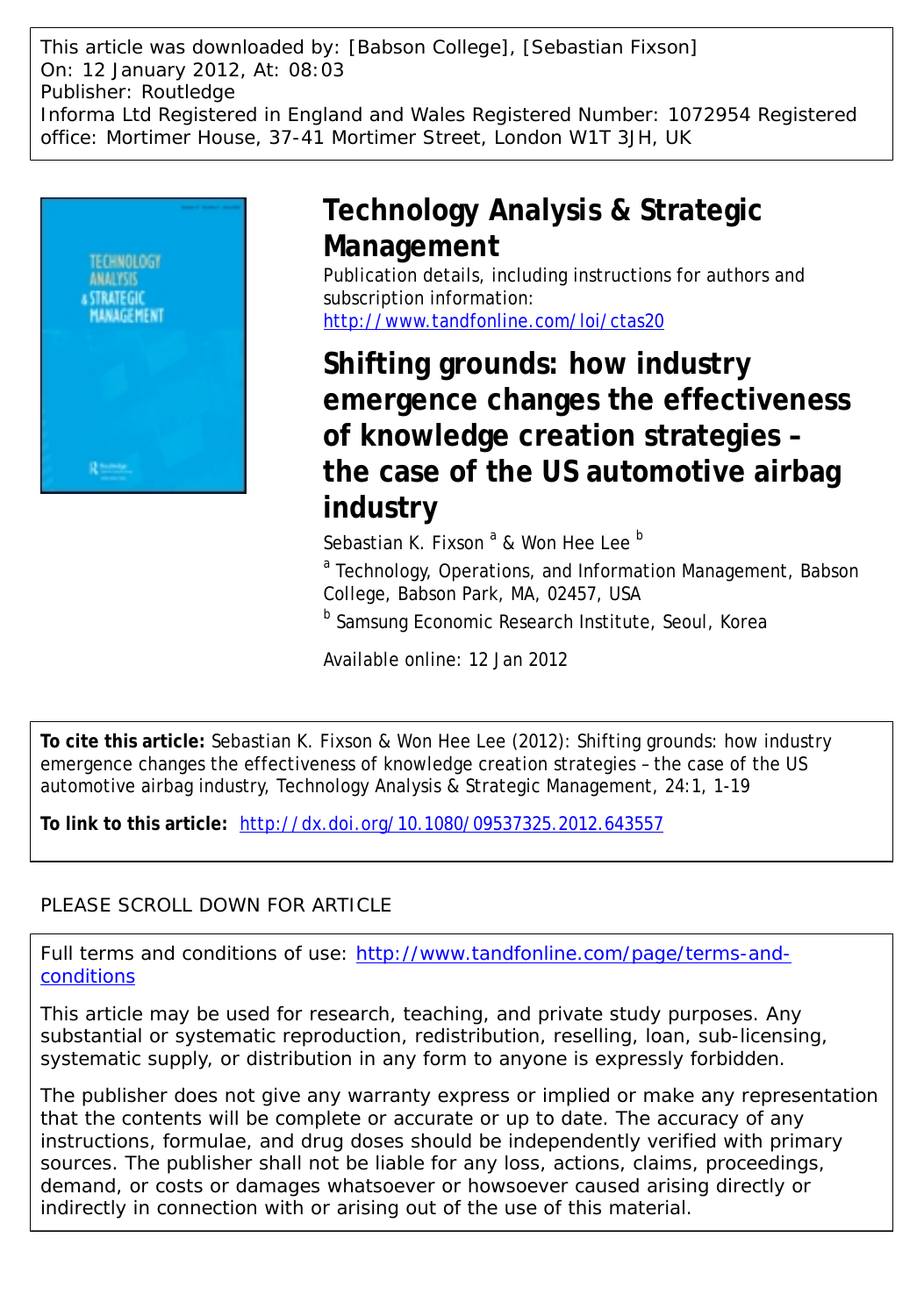# **Shifting grounds: how industry emergence changes the effectiveness of knowledge creation strategies – the case of the US automotive airbag industry**

Sebastian K. Fixson<sup>a∗</sup> and Won Hee Lee<sup>b</sup>

*aTechnology, Operations, and Information Management, Babson College, Babson Park, MA 02457, USA; bSamsung Economic Research Institute, Seoul, Korea*

This paper investigates the effect industry life cycle phase shifts have on the effectiveness of firms' knowledge creation strategies. Building on literature streams on strategic knowledge management and industry life cycles, we develop theoretical arguments for why the best knowledge search strategy should be different before the emergence of an industry compared to afterwards. Testing our hypotheses empirically in the emerging US automotive airbag industry confirms the powerful forces of industry emergence: the best knowledge search strategy is initially one that looks inward into the organisation but outside of the technology area, and later shifts to one that is looking outward from the organisation and the technology. As practical implication we derive that R&D managers should (i) adjust their teams' knowledge search strategies depending on the industry life cycle phase in which they find themselves, and (ii) especially look for new applications of their firm's existing knowledge in related fields.

**Keywords:** industry life cycle; knowledge management; search processes; R&D; patents

## **Introduction**

Knowledge is increasingly considered a critical valuable resource, particularly for companies developing high-technology products and systems. Recent research has placed an emphasis on the capability of knowledge creation as an important explanatory variable of firm performance (Argote, McEvily, and Reagans 2003). Early research on organisational learning has established the cumulative nature of knowledge creation (Cohen and Levinthal 1990). In other words, knowledge creation has been conceptualised as a repeated experience exercise along a path, a path that can either explore local knowledge neighborhoods or bridge more distant knowledge areas. More recent research has shown that this distance contains multiple dimensions, including both

ISSN 0953-7325 print*/*ISSN 1465-3990 online © 2012 Taylor & Francis http:*//*dx.doi.org*/*10.1080*/*09537325.2012.643557 http:*//*www.tandfonline.com

<sup>∗</sup>Corresponding author. Email: sfixson@babson.edu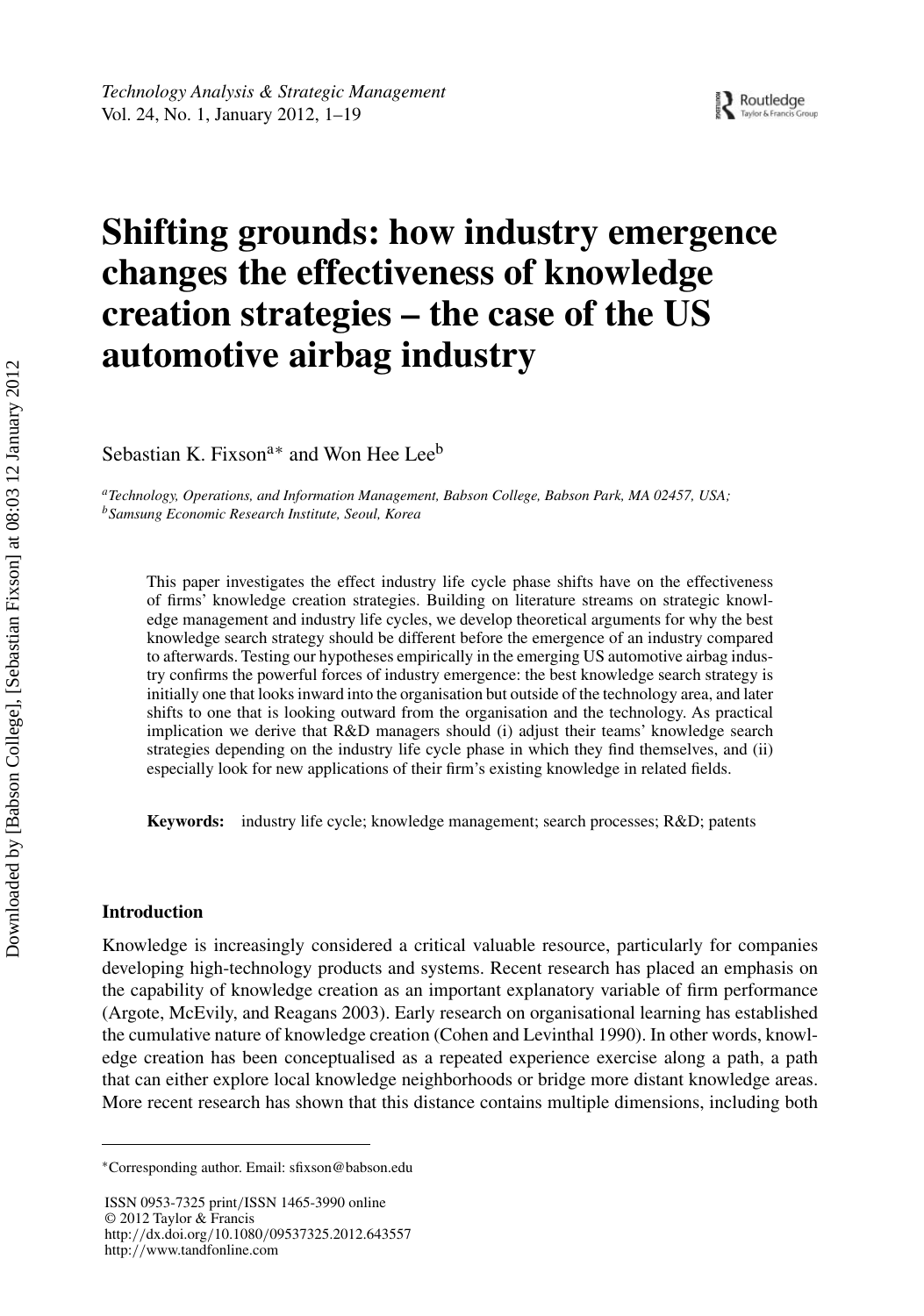## 2 *S.K. Fixson and W.H. Lee*

technological and organisational aspects (Ahuja and Lampert 2001; Katila and Ahuja 2002; Rosenkopf and Nerkar 2001).

Most of the existing research has studied the phenomenon of knowledge creation in relatively mature industries. What is less known is whether the same knowledge building strategies are effective in emerging industries, i.e. in situations in which firms, knowledge and industries coevolve. This question is increasingly relevant given that technological change is accelerating and time frames of continuing industry leadership are shortening. For example, almost 50% of the companies on the 1999 Fortune 500 list were no longer on that list in 2009. This paper aims to contribute to filling this gap by exploring the effect of industry emergence on the most effective knowledge building strategy.

The remainder of the paper is organised as follows. In the next section we discuss the relevant literature and formulate our hypotheses. Section 3 presents an overview of our data and methods. The empirical results are presented in Section 4, Section 5 provides the corresponding discussion of the findings including theoretical and practical implications, and Section 6 concludes.

## **Theoretical background and hypotheses**

## *Characteristics of knowledge creation as cumulative search process*

If knowledge creation is interpreted as a cumulative process, i.e. newly created knowledge searches for, and builds on, existing knowledge, the question of path dependence of this process arises. Early research on knowledge creation has emphasised the importance of a firm's existing knowledge. Knowledge which is familiar to the firm yields more immediate and likely returns (Levinthal and March 1981), and creates an 'absorptive capacity' enabling the firm to recognise the value of new and external information (Cohen and Levinthal 1990).

However, building only on closely related knowledge has its limitations built-in. While this type of local search leads to the formation of 'core capabilities', it also increases the risk for firms to develop 'core rigidities' (Leonard-Barton 1992). This tension between the pros and cons of narrow but deep and shallow but wide searches for knowledge creation strategies has led researchers to suggest that over the long run organisations need to develop 'ambidexterity' (Tushman and Oreilly 1996), 'combinative capabilities' (Kogut and Zander 1992), or 'dynamic capabilities' (Teece, Pisano, and Shuen 1997) to overcome these challenges.

More recently, research has begun to unpack what it means for knowledge to be closely related, i.e. what constitutes local vs distant searches. Various dimensions along which to study knowledge relatedness have been suggested, e.g. knowledge characteristics such as proximity, commonality and complementarity (Breschi, Lissoni, and Malerba 2003), knowledge subjects such as product, customer, or management (Tanriverdi and Venkatraman 2005), or knowledge sources such as customers, competitors, suppliers and universities (Laursen and Salter 2006; Paananen 2009).

On the technology level, Ahuja and Lampert (2001) consider both firm boundaries and industry boundaries to distinguish various levels of distance, i.e. technology newness, which they label novel, emerging, and pioneering technologies. On the firm level, Katila and Ahuja (2002) define search depth by the frequency with which a firm reuses old knowledge and search breadth by how widely a firm explores new knowledge territory. Finally, Rosenkopf and Nerkar (2001) combine both technological and organisational dimensions to define four types of knowledge exploration a firm can engage in, and their measure for distance assesses whether or not the search processes crosses a technological boundary, or an organisational boundary, or both.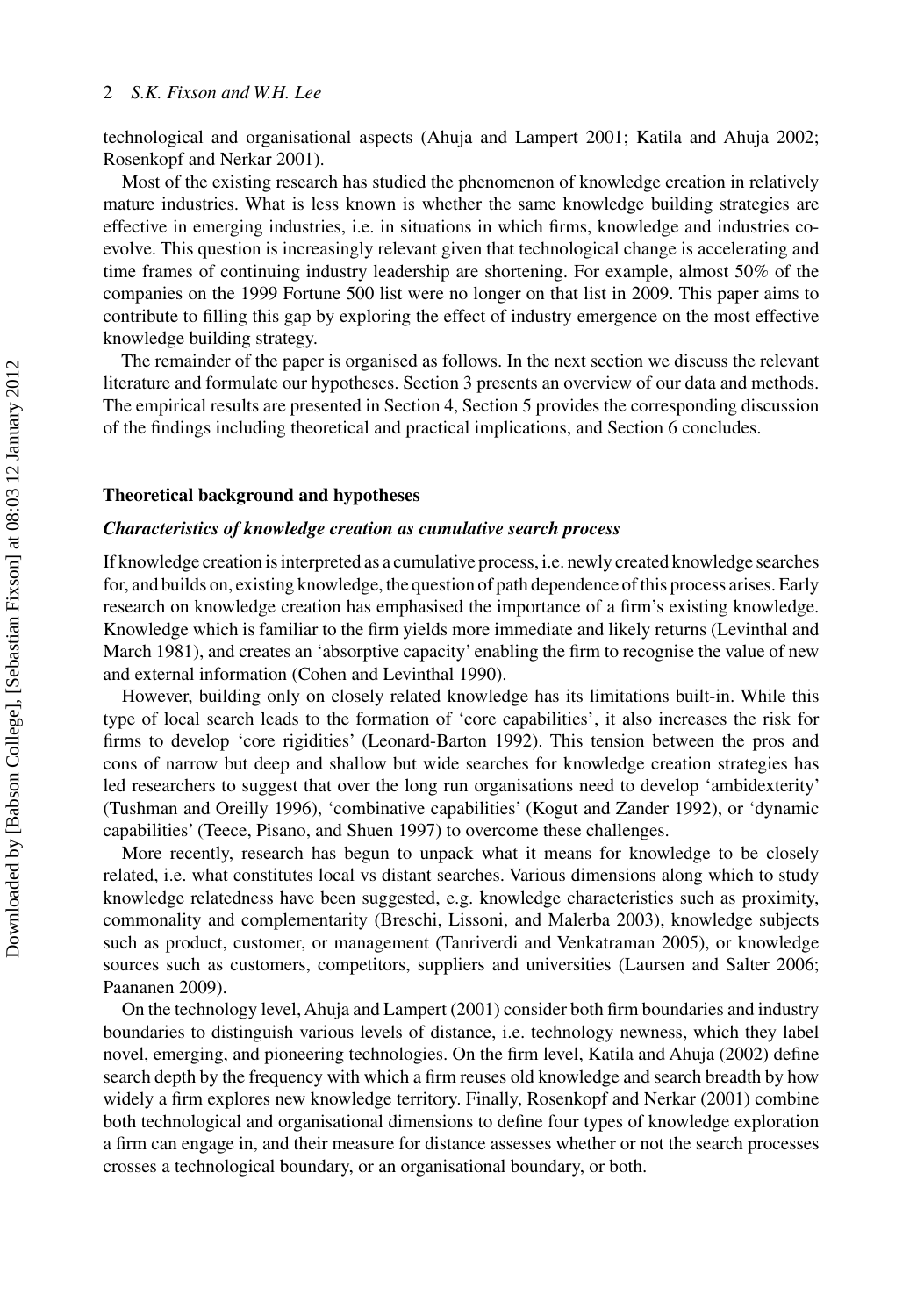## *Industry emergence*

In a separate stream researchers have been searching for regularities with which industries evolve and change over time (Fine 1998; Foster 1986; Klepper 1997; McGahan 2004; Schumpeter 1942). One widely used theory to explain how industries evolve has been the industry life cycle (or product life cycle (because particularly early on many industries are defined by a single product, e.g. typewriter, automobile, computer (Abernathy and Utterback 1978; Utterback 1994)). The core idea of this theory is that industries go through a sequence of recognisable phases. It suggests that industries start from a fluid phase in which an increasing number of firms enters the industry and competes with a broad variety of solutions. In the subsequent transitional phase the market grows and firms' foci begin to shift from product to process innovation. Finally, in the specific phase the industry matures and competition is driven by cost considerations and the number of participating firms declines (Klepper 1996, 1997; Utterback 1994).

The crucial consequence of industries evolving through phases is that for firms in those industries the competitive environment changes from one phase to another. Several aspects such as dominant designs, timing patterns of firm entry and exit, and sales take-offs have been identified as playing key roles in shaping the competition in an emerging industry. Because of its standardising effect, the dominant design – once it is established – makes competing very difficult for firms who previously bet on a contending design. For the disk-drive industry it has been empirically shown that firms who enter an industry immediately prior to the emergence of a dominant design increase their survival chances (Christensen, Suarez, and Utterback 1998). Broad entry timing differences seem to be more relevant than smaller variances: Agarwal and Bayus (2004) find in their study across a broad range of innovations that what matters is the timing difference between cohorts, not within cohorts. The ultimate confirmation of a design's dominance occurs when it becomes accepted by the market participants (Rosa et al. 1999), i.e. with significant sales takeoff. In most industries, there is a substantial incubation period of several years between product invention, market launch, and sales take-off (Agarwal and Bayus 2002; Golder and Tellis 1997; Kohli, Lehmann, and Pae 1999).

## *Hypotheses*

Following recent research that conceptualises knowledge creation as search and recombination processes, we build on Rosenkopf and Nerkar's (2001) typology of four types of exploration to capture both technological and organisational boundary-spanning of these processes. Rosenkopf and Nerkar propose that knowledge search activities can cross organisational boundaries (external boundary spanning), technological boundaries (internal boundary spanning), neither boundary (local), or both boundaries simultaneously (radical) (Figure 1). However, in contrast to Rosenkopf and Nerkar, we do not investigate the knowledge search processes during an industry's mature phase, but rather during the period of the industry's emergence. For the purpose of this study we define industry emergence as the period when meaningful sales begin to materialise. Consequently, we formulate separate hypotheses for the industry pre-take-off incubation stage and for the industry post-take-off growth stage.

The theory on the industry life cycle suggests that technological discontinuities trigger the start of a fluid phase in which many firms enter an industry and compete for dominance with alternative products.1 In such an industry pre-take-off stage, neither a consolidated industry structure nor substantial industry-wide product knowledge exist yet, while alternative technologies compete for dominance (Abernathy and Utterback 1978). In environments characterised by high levels of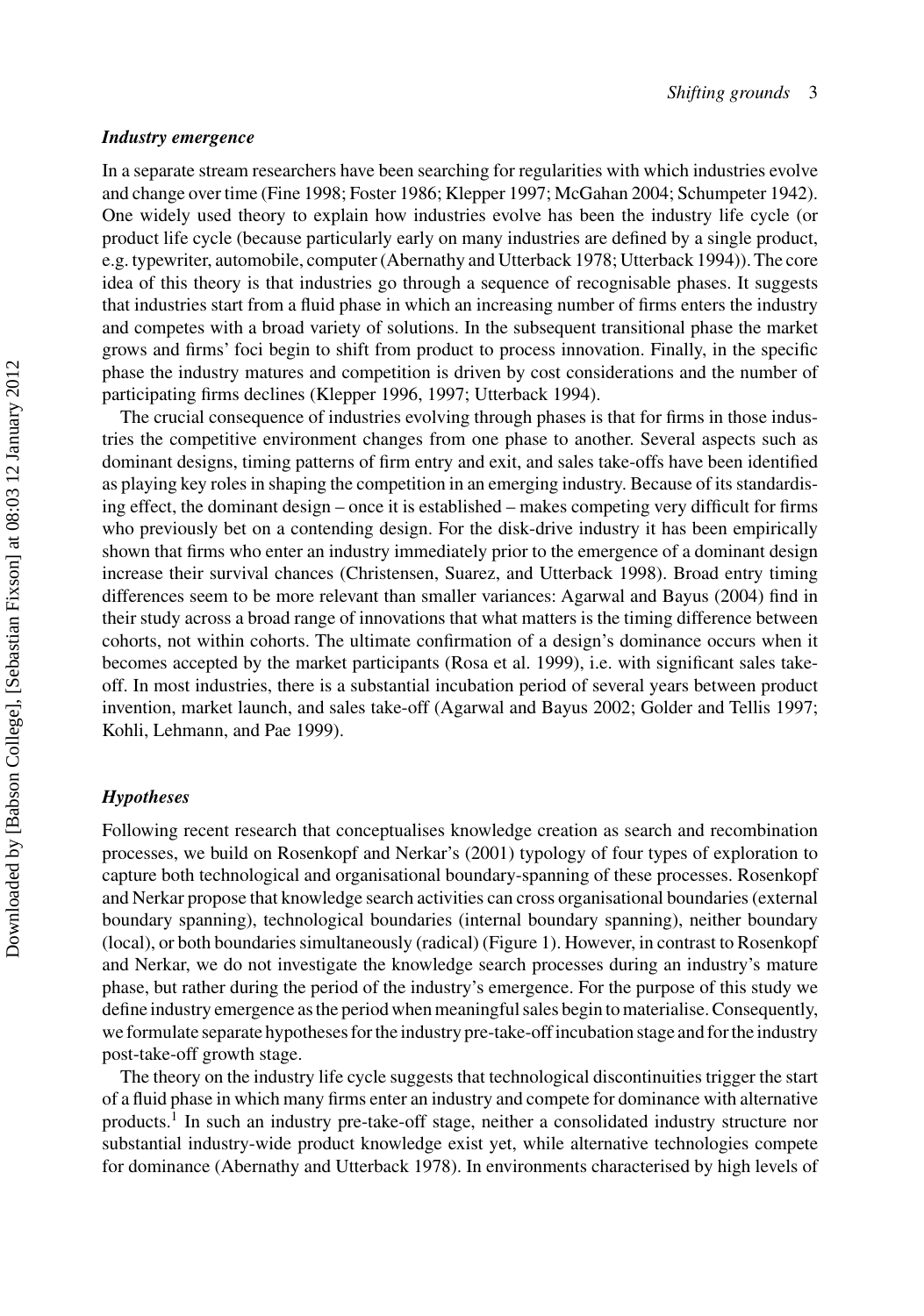## 4 *S.K. Fixson and W.H. Lee*



Figure 1. Four types of exploration (adapted from Rosenkopf and Nerkar 2001).

technological uncertainty, firms tend to prefer familiar knowledge over unfamiliar and can build specialised competencies by refining their internal knowledge (Levinthal and March 1981; Nelson and Winter 1982). In addition, to develop the capacity to understand and evaluate the potential of outside knowledge requires first the development of an own knowledge base (Cohen and Levinthal 1990). Notice that the arguments above favour *de alio* firms who can build on knowledge that is internal to the firm but external to the new product technology over *de novo* firms. Thus, we formulate our first hypothesis as follows.

*Hypothesis 1A: In the industry pre-take-off stage, a firm exploring knowledge within its organisational boundary is more likely to develop high impact technological solutions than a firm exploring across its organisational boundary.*

In addition to the organisational boundary we consider the product technology boundary as the second dimension of knowledge search processes. In the industry pre-take-off stage where substantial industry-wide knowledge is limited by definition, a firm searching for new solutions only within the new industry limits itself. In contrast, prior to the existence of a dominant design firms compete with various technical solutions, originating from or inspired by other technologies. Thus, in case of an emerging industry it is not so much the knowledge exhaustion effect that can be observed when firms search only within the existing focal product technology space that leads firms to look elsewhere for superior solutions (Fleming 2001), but rather the lack of a sizable knowledge stock in this new industry in the first place. In addition, searching a broader technology space in the industry pre-take-off phase may also reduce the high risk of choosing a wrong technology in this early phase of the industry (Christensen, Suarez, and Utterback 1998).

*Hypothesis 1B: In the industry pre-take-off stage, a firm exploring within its organisational boundary but across the product technology boundary (internal boundary-spanning) is most likely to develop high impact technological solutions.*

For the development of the next two hypotheses we shift our focus to the industry post-take-off stage. In this industry stage, the technological path solidifies after the dominant design has been accepted in the industry and its associated market through experimentation and communication between suppliers and their customers (Rosa et al. 1999; Utterback 1994). Firms who have set initially on another design either exit the industry (Anderson and Tushman 1990; Suarez and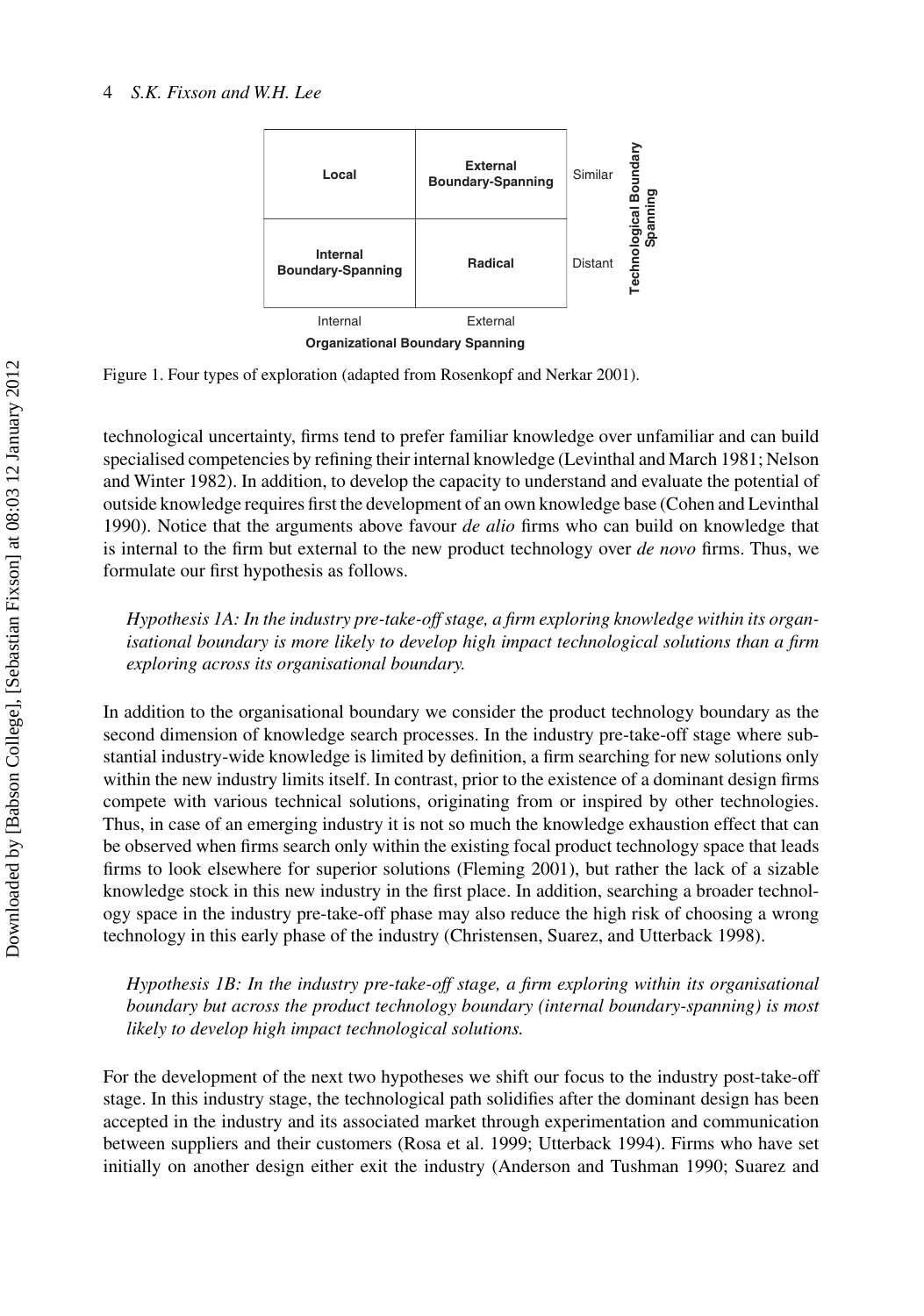Utterback 1995) or adapt their technology to meet the technological path defined by the dominant design (Tegarden, Hatfield, and Echols 1999). With an industry maturing, firms also become increasingly aware of their mutual dependence on knowledge and place more emphasis on being a part of larger technological communities (Gittelman and Kogut 2003; Powell, Koput, and Smith-Doerr 1996). For these reasons, firms need to watch the technological developments of other firms in the industry. In addition, tapping into external knowledge can help reducing the risk of organisational rigidity (Leonard-Barton 1992) in the industry growth phase.

*Hypothesis 2A: In the industry post-take-off stage, a firm exploring across its organisational boundary is more likely to develop high impact technological solutions than a firm exploring within its organisational boundary.*

As for the pre-industry take-off phase, we now consider the product boundary simultaneously with the organisational boundary. The dominant design shapes a technological path in an emerging industry. Once such a path is created, a firm may be locked out of the market if a solution other than its own has become the dominant design and the firm is unable to develop products compatible with the accepted technology (Schilling 1998). In this stage, firms are more likely to succeed by choosing and refining the accepted technological path rather than creating a new one as the industry evolves. Moreover, if knowledge is new not only to the industry but also to the firm it can cause information overload and assimilation problems (Ahuja and Lampert 2001; Kogut and Zander 1992).

*Hypothesis 2B: In the industry post-take-off stage, a firm exploring across its organisational boundary but within the product boundary (external boundary-spanning) is most likely to develop high impact technological solutions.*

## **Data and methods**

## *Industry and product*

We choose as our setting the emerging US automotive airbag industry because the airbag is a multi-technology device whose design and manufacture requires diverse technologies such as mechanical, electrical and electronic, computing, chemical, and textile technologies. In addition, the airbag industry grew from being almost non-existing to a multi-billion dollar industry in less than 15 years, and its emergence in the early 1990s lends itself to proper analysis without creating censored data problems. While some technical development activity on automotive airbags occurred in the 1960s, legal challenges between the automotive industry and US governmental agencies delayed the large-scale market introduction of airbags by 20 years. Then, in the 1980s, a combination of a National Highway Traffic and Safety Administration (NHTSA) ruling requiring automobile manufacturers to introduce passive restraint systems in their vehicles, several Supreme Court rulings, changes in management in some of the car companies, and pressure from the Insurance industry resulted in all new passenger cars being equipped with first driver and subsequently passenger front airbags in the late 1980s and early 1990s (Figure 2).

A typical automotive airbag system consists of four main components: a sensor that senses a vehicle's deceleration rate, a diagnostic and control unit whose algorithms determine whether a crash has actually occurred, an inflator that in case of a crash rapidly inflates the bag, and the bag itself as the protective device.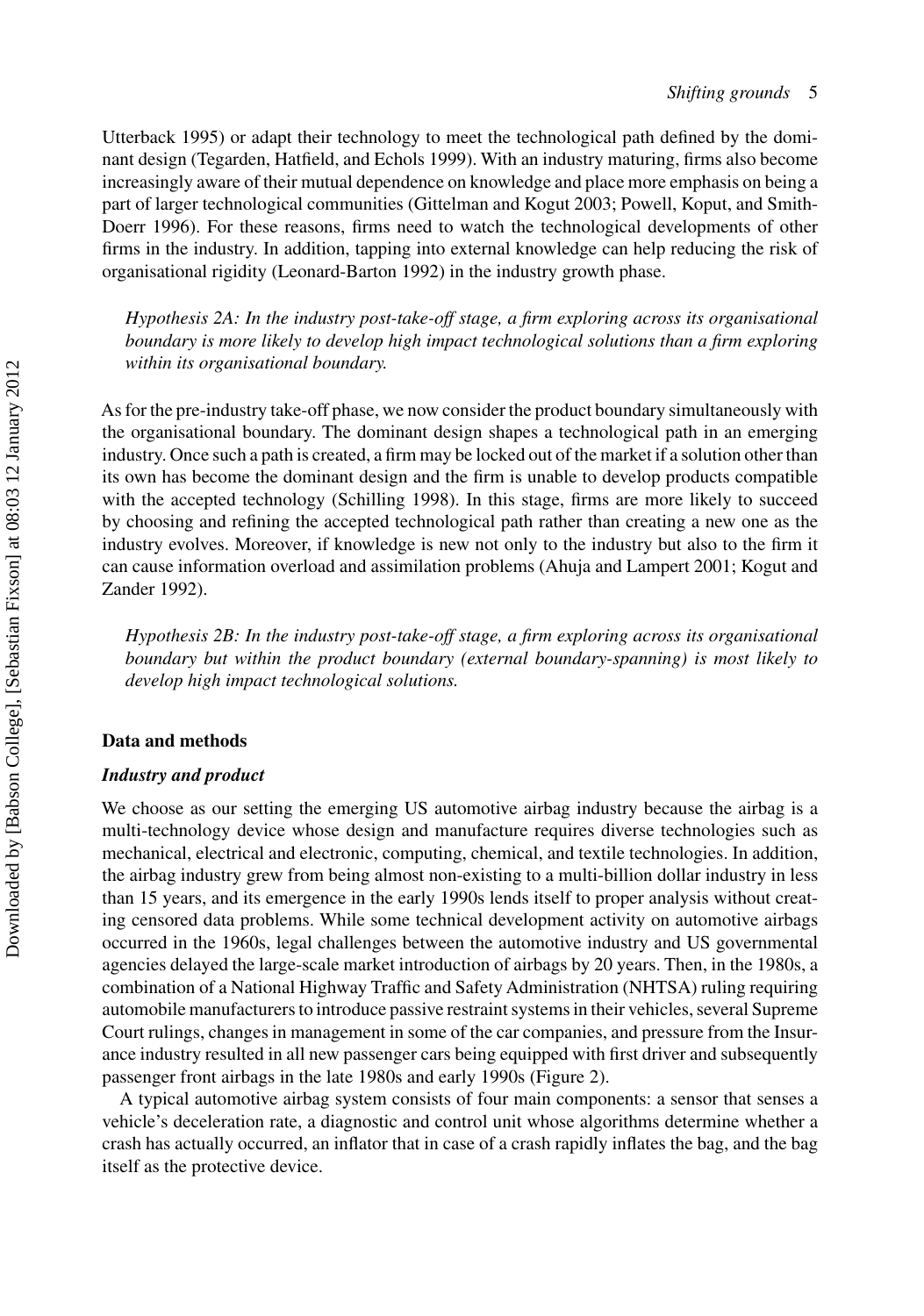

Figure 2. US automotive airbag patents and market growth (1969–2002).

## *Data*

We test the proposed hypotheses using patent data and patent citation data from the US patent and trademark office (USPTO). Given that not all inventions are patented and that the economic value of patents that are granted is highly skewed, there is substantial noise in using patents as economic indicators (Griliches 1990). However, researchers have argued that with careful analysis design and conservative interpretation patent data can be used to learn about innovative activities (Hall, Jaffe, and Trajtenberg 2002; Pavitt 1985). Focusing on one product technology in one industry in one country, our research design follows this advice.

Because we measure knowledge creation strategies along two dimensions, product technology boundary-spanning and organisational boundary-spanning, these boundaries require careful definition. To define the product technology boundary, following prior research on individual industries (Giarrantana 2004; Rosenkopf and Nerkar 2001), we reviewed the manual of the US patent classification system (USPCS) and selected sub-class level patent classification numbers that are relevant to the automotive airbag technology, and cross-referenced them with the manual of the International Patent Classification (IPC). Additional keyword searches and cross-checks with USPTO employees increased the confidence that our sample neither excluded relevant patents nor included non-relevant patents. As a result, our airbag product technology boundary comprises all patents with classification numbers that fall in one of the categories between USPC 280*/*728.1 and USPC 280*/*743.2 (Table 1).

To be able to recognise knowledge creation as a search that can cross organisational boundaries requires dynamically identifying the location of an organisation's boundary, i.e. to take into account changes over time through mergers and acquisitions (M&A) or divestments. To do this, we categorised organisational boundary changes into four types (subsidiaries, joint ventures, M&As, and divestitures) and developed rules to decide when a knowledge search process crosses an organisational boundary (Figure 3).

First, a search process between subsidiaries is considered as not crossing an organisational boundary. Second, a search process between a joint venture and its parents is also considered being within the organisational boundary (Oxley and Wada 2009). Third, a search process between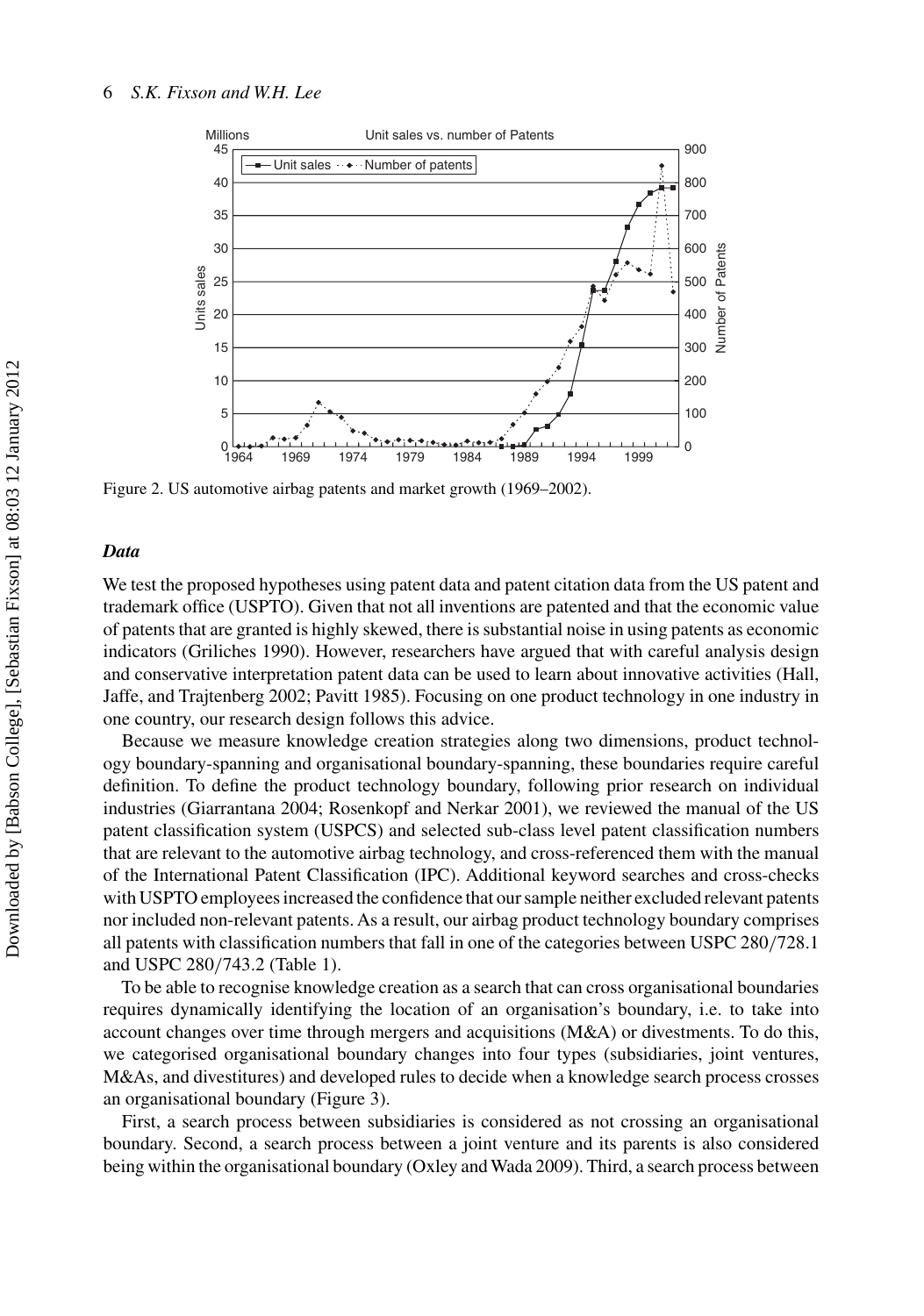| Level 1   | Level 2   | Level 3 | Title                                                                      |
|-----------|-----------|---------|----------------------------------------------------------------------------|
| 280/728.1 |           |         | Inflatable passenger restraint or confinement (e.g. air bag) or attachment |
|           | 280/728.2 |         | With specific mounting feature                                             |
|           | 280/728.3 |         | Deployment door                                                            |
|           | 280/729   |         | Plural compartment confinement (e.g. 'bag within a bag')                   |
|           | 280/730.1 |         | Inflated confinement specially positioned relative to occupant             |
|           |           |         | 280/730.2 Mounted in vehicle and positioned laterally of occupant          |
|           | 280/731   |         | Deflated confinement located within or on steering column                  |
|           | 280/732   |         | Deflated confinement located within or on instrument panel                 |
|           | 280/733   |         | In the form of or used in conjunction with a belt or strap                 |
|           | 280/734   |         | Responsive to vehicle condition                                            |
|           |           | 280/735 | Electric control and/or sensor means                                       |
|           | 280/736   |         | With source of inflation fluid and flow control means thereof              |
|           |           | 280/737 | With means to rupture or open fluid source                                 |
|           |           | 280/738 | With means to aspirate ambient air                                         |
|           |           | 280/739 | With confinement deflation means                                           |
|           |           | 280/740 | With means to diffuse inflation fluid                                      |
|           | 280/741   |         | Inflation fluid source                                                     |
|           | 280/742   |         | Flow control means                                                         |
|           | 280/743.1 |         | Specific confinement structure                                             |
|           |           |         | 280/243.2 With confinement expansion regulating tether or strap            |

Table 1. US patents class/subclass numbers and titles related to automotive airbags.











Figure 3. Decision rules for deciding whether a knowledge search crosses organisational boundaries.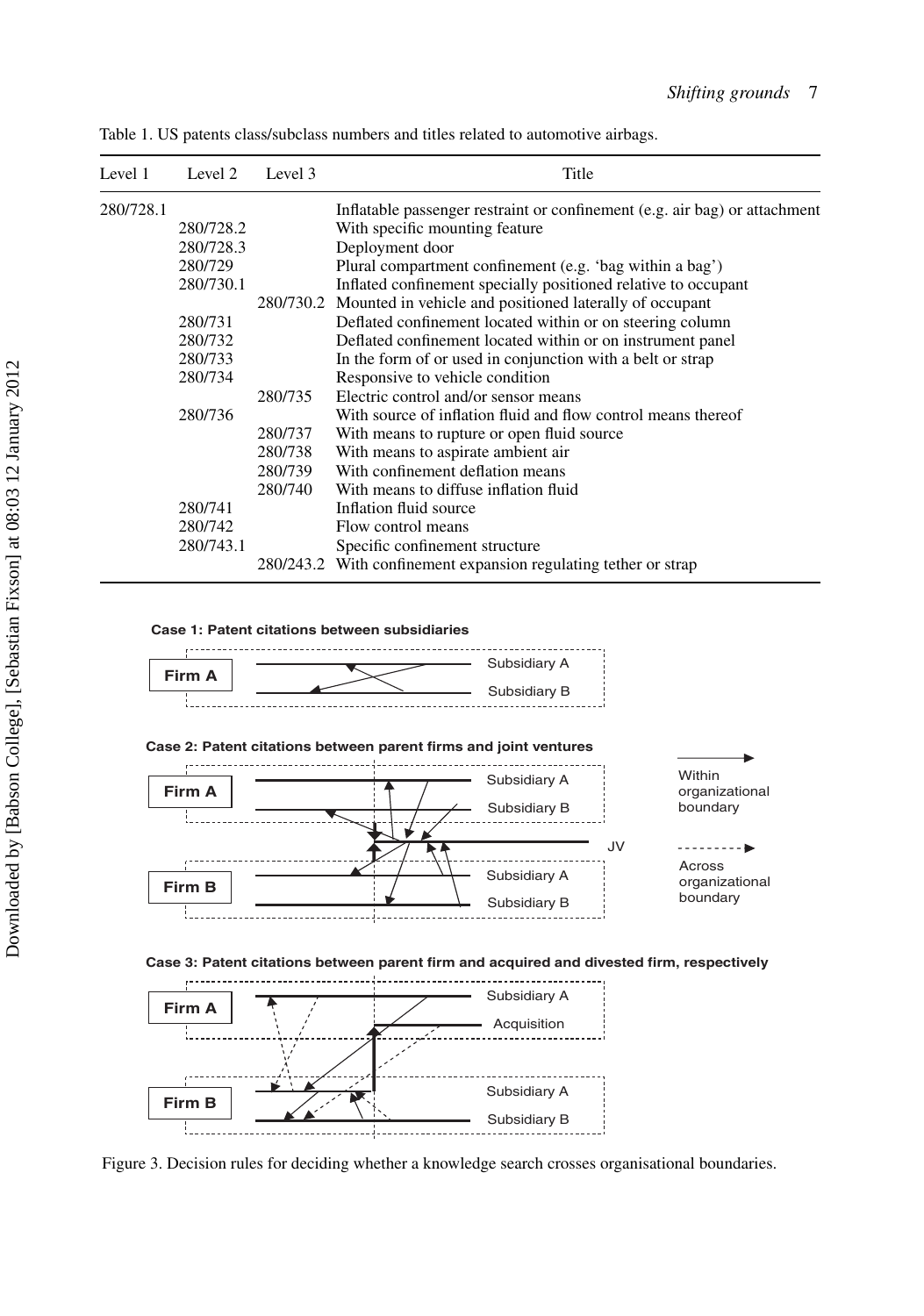

Figure 4. Distribution of US airbag-related patents and patent citations (1964–2002).

acquired firm and acquiring firm is considered as occurring within the organisational boundary if the search occurs after the acquisition, but across the organisational boundary if the search was conducted before the acquisition. These three definitions are based on the empirical finding that tie strength and trust are positively correlated with inter-organisational knowledge transfer (Van Wijk, Jansen, and Lyles 2008). Fourth, we consider a knowledge search process between divested part and firm parent as crossing the organisational boundary if a search is made after the divestiture, but within the organisational boundary if a search is made before the divestiture.

We explore knowledge search processes and their impact using prior art citations which a patent makes and future citations which a patent receives, respectively. The citations data we extract from the National Bureau of Economic Research (NBER) US patent citations data file that includes citation data from 1975 to 1999 (Hall, Jaffe, and Trajtenberg 2002) and link it to the detailed patent data using corresponding patent numbers. Figure 4 presents the distributions of patent and citation data for the airbag technology patents.

Because only customers ultimately purchasing an industry's products and services allow an industry to exist, we focus in determining the point of industry emergence on the recognisable beginning of the sales take-off. Following Agarwal and Bayus (2002) we define as the sales takeoff year the year that exhibits the largest year-on-year sales increase, measured in per cent. In our data set, this year is 1990 with annual sales growth of 985%. Based on this definition, we use the year switch 1989/1990 to separate the industry pre-take-off incubation stage from the industry post-take-off growth stage. Next, we expand each stage to include 6 years each, i.e. 1984–1989 and 1990–1995, to cover all major portions of the growth of both knowledge creation activity and product sales.

During our focus time frame from 1984 to 1995, a total of 1938 patents were filed in this product technology (industry) and of those, 1825 patents were owned by 180 firms based on adjusted assignee codes (113 patents did not have any assignee code). Those 1825 airbag patents made 19,518 prior art citations and received 17,781 future citations during our analysis timeframe. Because in our data set 17 firms account for about 70% of the total patents and for more than 70% of the total citations received, we focus our analysis on these 17 firms (Table 2).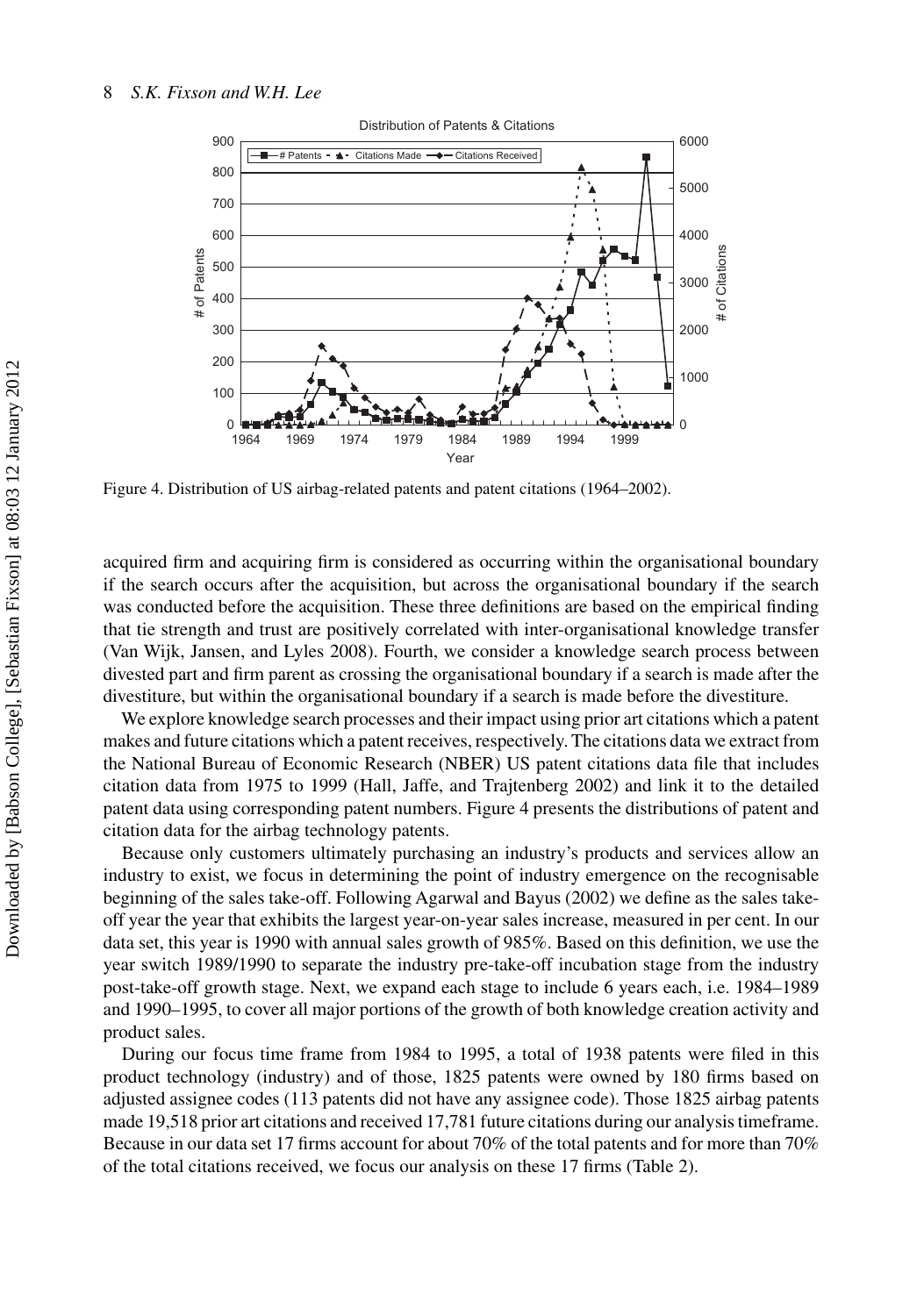| Firm                  | No. of patents | Cumulative percentage | No. of years |
|-----------------------|----------------|-----------------------|--------------|
| <b>TRW</b>            | 325            | 16.2                  | 10           |
| Morton Thiokol        | 262            | 29.3                  | 12           |
| Takata-Petri          | 180            | 38.3                  | 8            |
| <b>General Motors</b> | 116            | 44.1                  | 9            |
| Daimler-Benz          | 70             | 47.6                  | 10           |
| Toyota Motor          | 63             | 50.7                  | 9            |
| <b>Textron</b>        | 60             | 53.7                  | 7            |
| Ford Motor            | 53             | 56.4                  | 8            |
| Robert Bosch          | 46             | 58.7                  | 11           |
| Allied Signals        | 45             | 60.9                  | 7            |
| Tokai Rika            | 41             | 63.0                  | 9            |
| Honda Motor           | 37             | 64.8                  | 10           |
| Breed                 | 35             | 66.6                  | 11           |
| Nissan Motor          | 30             | 68.1                  | 9            |
| Denso                 | 25             | 69.3                  | 6            |
| Dynamit Nobel         | 17             | 70.2                  | 7            |
| <b>Autoliv ASP</b>    | 17             | 71                    | 3            |
| Sum                   | 1422           |                       | 146          |
| Total                 | 2002           |                       | 831          |

Table 2. Top 17 firms and their distribution of patents and firm-years.

## *Variables*

## *Dependent variable: invention performance*

We measure firms'invention performance using the number of patent citations that the patents of a focal firm receive. Researchers have interpreted the number of citations that a patent receives from subsequent patents as an indicator of the relative importance of the focal patent (Ahuja and Lampert 2001; Fleming 2001; Gay and Le Bas 2005; Rosenkopf and Nerkar 2001; Trajtenberg 1990). The correlation between citations received and technological importance is seldom challenged; the correlation between citations received and economic value is less significant as this relationship contains substantially more noise. Thus, we limit our findings conservatively to technological impact. We define impact of a firm *i* in year *t* as the number of citations which firm *i*'s patents in year *t* receive from subsequent patents. A look at the top performing patents shows that the system architecture of automotive airbags was established in the early 1980s, after which the influential work shifted to the component level, first to inflators, then to bags, and then to electronic sensors (Figure 5).

## *Independent variable: knowledge creation*

Because in the USA each patent must cite prior patents to recognise relevant existing technology, previous research has frequently used patent citations also as a proxy of knowledge flow (Katila and Ahuja 2002; Rosenkopf and Nerkar 2001). However, recent research has cautioned the overly optimistic use of patent citations as a proxy of knowledge flow. For example, in a study of patents from 2001 to 2003 Alcacer, Gittelman, and Sampat (2009) find that between 41% and 60% of all citations have been added by patent examiners.At the same time, while acknowledging substantial noise in patent citation data, Jaffe, Trajtenberg, and Fogarty (2002) find in their survey-based study significant evidence for knowledge spillover related to patent citations, and – employing carefully constructed research designs – recent research continues to use patent citations to study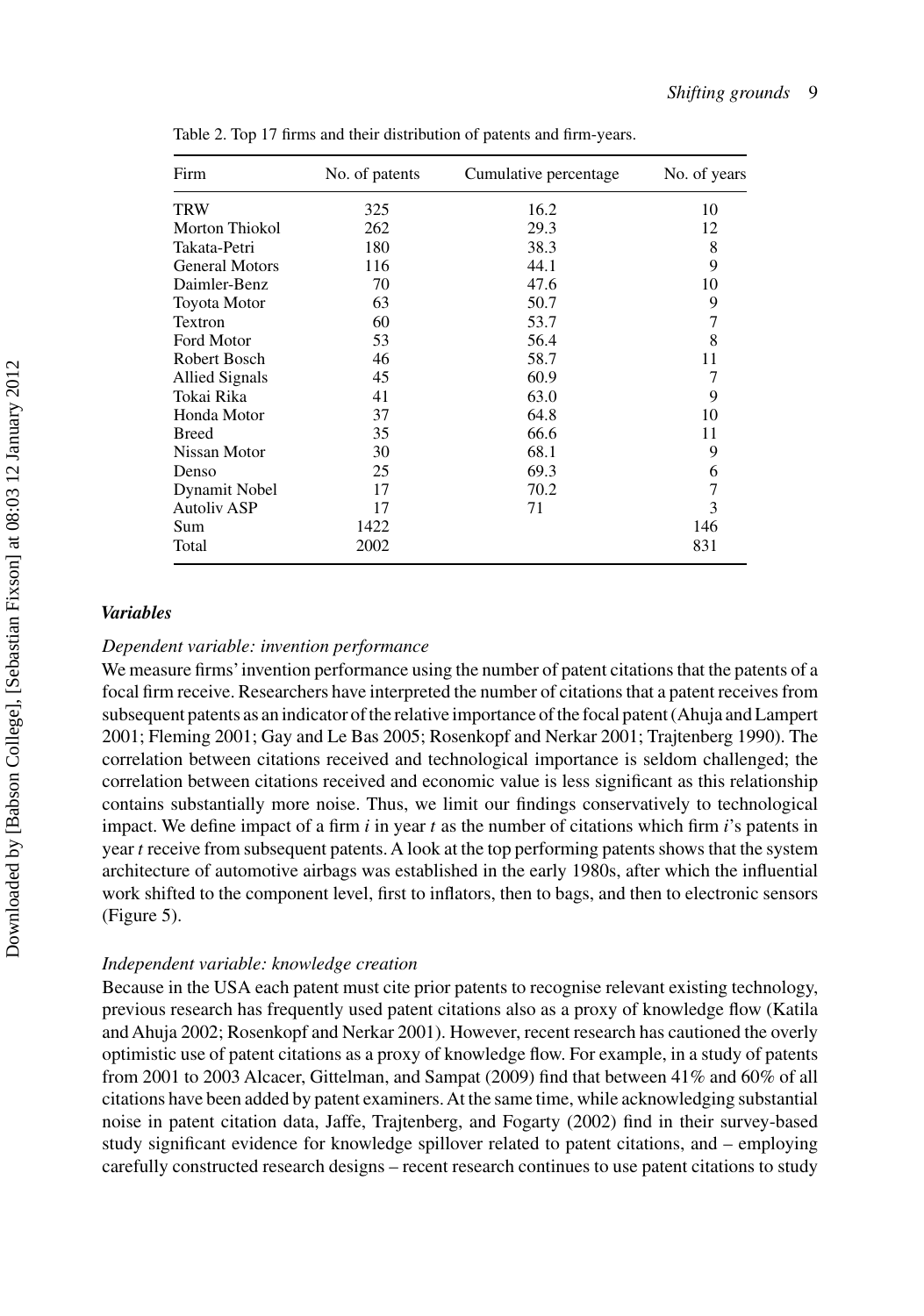

Figure 5. Impact of top 10 patents for 1984–1989 and 1990–1995, and top two patents prior to 1984.

knowledge flow (Jang, Lo, and Chang 2009; Oda, Gemba, and Matsushima 2008; Oxley and Wada 2009).

Applying our boundary definitions introduced above, and building on Rosenkopf and Nerkar (2001) we define four variables to map a firm's knowledge building activity during the focal timeframe into one of four exploration sub-areas: local, internal boundary-spanning, external boundary-spanning and radical. *Local exploration* is measured by the number of prior art citations that do not cross either the product boundary or the organisational boundary, made by a firm *i* in year *t*. *Internal boundary-spanning exploration* is measured by the number of prior art citations that cross the product boundary but do not cross the organisational boundary, made by a firm *i* in year *t*. *External boundary-spanning exploration* is measured by the number of prior art citations that do not cross the product boundary but do cross the organisational boundary, made by a firm *i* in year *t*. *Radical exploration* is measured by the number of prior art citations that cross both the product boundary and the organisational boundary, made by a firm *i* in year *t*.

We also measure the extent of knowledge search with respect to organisational boundary and product boundary independently. The extent of knowledge search with respect to organisational boundary is measured by the number of self citations made by a firm *i* in year *t*, and the extent of knowledge search regarding the product boundary we measure by the number of airbag technology-related citations made by a firm *i* in year *t*.

Figure 6 provides a view on the shifts of the top five patenting firms from 1984–1989 to 1990– 1995. Note that all firms increase the fraction of within-product technology citations between pre- and post-sales take-off, a sign of a maturing technology. The firms differ, however, in the way they build on existing internal knowledge, especially in the pre-sales take-off phase. The two automobile manufacturers, GM and Daimler-Benz, and the explosives company, Morton Thiokol, bring in substantial own knowledge in the pre-sales take-off phase, but decrease this internal reliance in the post-sales take-off phase. In contrast, the two automotive suppliers, Takata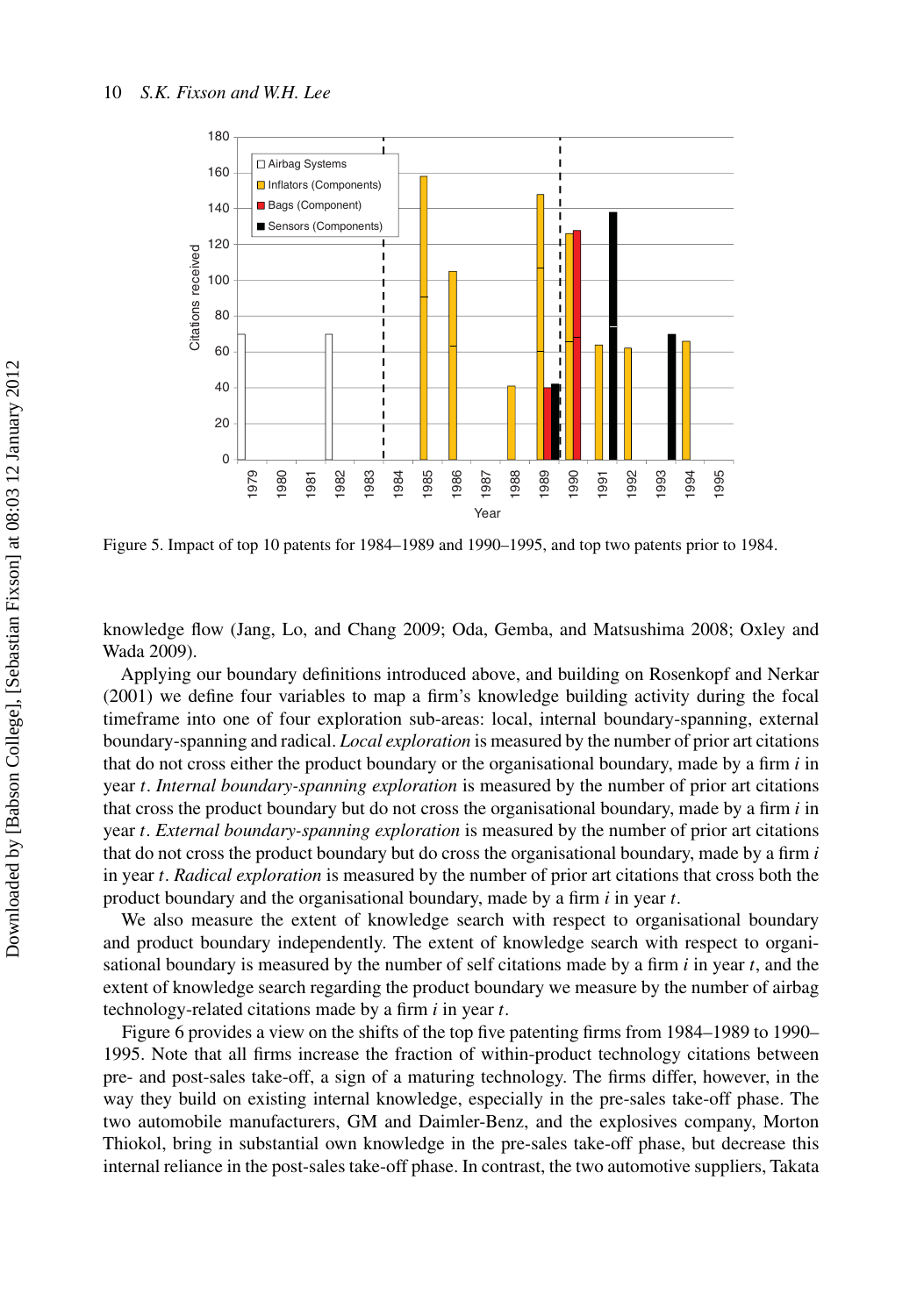

Figure 6. Shift in knowledge creation strategies of top five firms (comparing averages 1984–1989 and 1990–1995).

and TRW, who enter this niche industry without much prior knowledge in airbag technology increase their reliance on internal knowledge between pre- and post-sales take-off.

## *Control variables*

*Number of patents*. Since the number of citations that a firm receives can be affected by the sheer size of a firm's patent portfolio, we include number of patents to control for this effect.

*Other citations*. In cases where patents do not contain assignee codes, we cannot decide whether a citation crosses an organisational boundary. We count the number of citations which cannot be assigned to any of the four types of knowledge exploration as 'other citations'.

*Patent age*. Since patents granted in earlier years are on average more likely to have received more citations only because they have been exposed over a longer time period we include patent age from application to year 1995 as a control.

*Number of acquisitions*. Acquisitions can be beneficial if the knowledge base of the acquired can be utilised (Ahuja and Katila 2001) and detrimental if managerial energy is absorbed by the integration process instead of by R&D (Hitt et al. 1991). To control for these effects we include the number of acquisitions on the subsidiary level.

*Region*. Knowledge may flow more effectively within national borders than across them as a result of geographic proximity, cultural similarity, or inventors' mobility (Birkinshaw and Hood 1998; Krugman 1991; Stolpe 2002). We include region dummies that are determined by the geographic location of a firm's head-quarter to account for this potential bias.

*Position in supply chain*. Although we focus on one industry, its players are not all identical. Research on the automobile industry has shown that the type of relationship between an original equipment manufacturer (OEM) and its suppliers impacts the performance of both OEM and supplier, and of the overall supply chain (Helper 1991). To account for this effect we include dummies to distinguish between OEMs (0) and suppliers (1).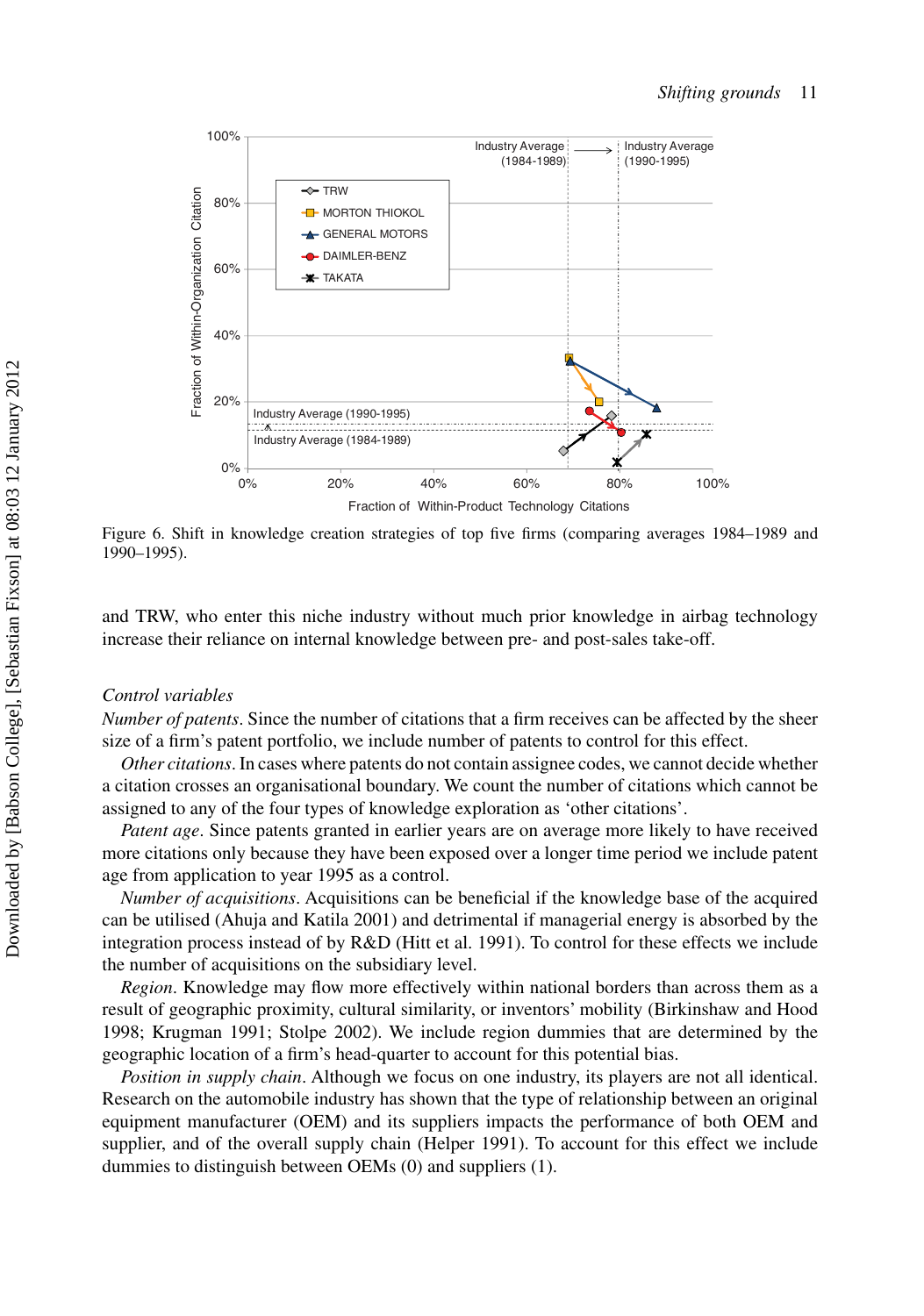#### *Model specification*

Since our dependent variable, invention impact as measured by the number of citations received, is an over-dispersed count variable, we specify a negative binomial distribution to allow the variance to be greater than the mean (Cameron and Trivedi 1998; Hausman, Hall, and Griliches 1984), and employ the generalised estimating equations (GEEs) regression method to account for repeated observations for the same firms over time (Dobson 2002; Hoffmann 2004).

## **Estimation results**

Tables 3 and 4 present descriptive statistics and correlations for all variables, separately for the two timeframes of 1984–1989 and 1990–1995. Because of the additive nature of the four types of exploration variables, we control for total citations and report partial correlations with respect to total citations. Table 5 presents the estimated coefficients for the GEE regression models (Model 1 and 2) for each timeframe. We also report confidence intervals (*p <* 0.05) for the four types of exploration in Model 2 to investigate if they are significantly different from each other.

## *The industry pre-take-off stage (1984–1989)*

In Model 1, we consider each dimension independently. As shown in Table 5, the coefficients for both self citation and airbag citation are significant and positive. This result demonstrates that in the industry pre-take-off stage developing a solution from a firm's own prior knowledge has a greater impact than searching for a solution across the organisational boundary. This finding supports Hypothesis 1A.

Model 2 presents the results considering both dimensions of knowledge relatedness simultaneously and examines the relative impact of the four different types of exploration. We find that internal boundary-spanning exploration and radical exploration obtain significant coefficients, and that the coefficient of internal boundary-spanning is significantly higher than that of radical exploration ( $p < 0.05$ ). This result suggests a firm building on its own prior knowledge but outside of the product technology is most likely to develop high impact technological solutions in the industry pre-take-off stage, fully supporting Hypothesis 1B.

## *The industry post-take-off stage (1990–1995)*

We hypothesised that as an industry shifts from the early incubation stage to a steep growth stage. different capabilities will be required to succeed in this new environment. Our results demonstrate that the impact of different types of knowledge searches indeed changes as the industry emerges. In Model 1, the coefficients for both self citation and airbag citation are significant and negative, which demonstrates that in the industry post-take-off stage a firm searching for a new solution outside of the firm is more likely to develop high impact technological solutions than a firm building on its own prior knowledge, providing support for our Hypothesis 2A.

In Model 2, while we hypothesised that external boundary-spanning has the highest impact in the industry post-take-off stage, we find that the coefficient of external boundary-spanning exploration is significantly higher than that of local exploration (*p <* 0.05) but significantly lower than that of radical exploration ( $p < 0.05$ ) and insignificantly different from that of the internal boundary-spanning exploration. This result does not support Hypothesis 2B. We will return to this result in the discussion section.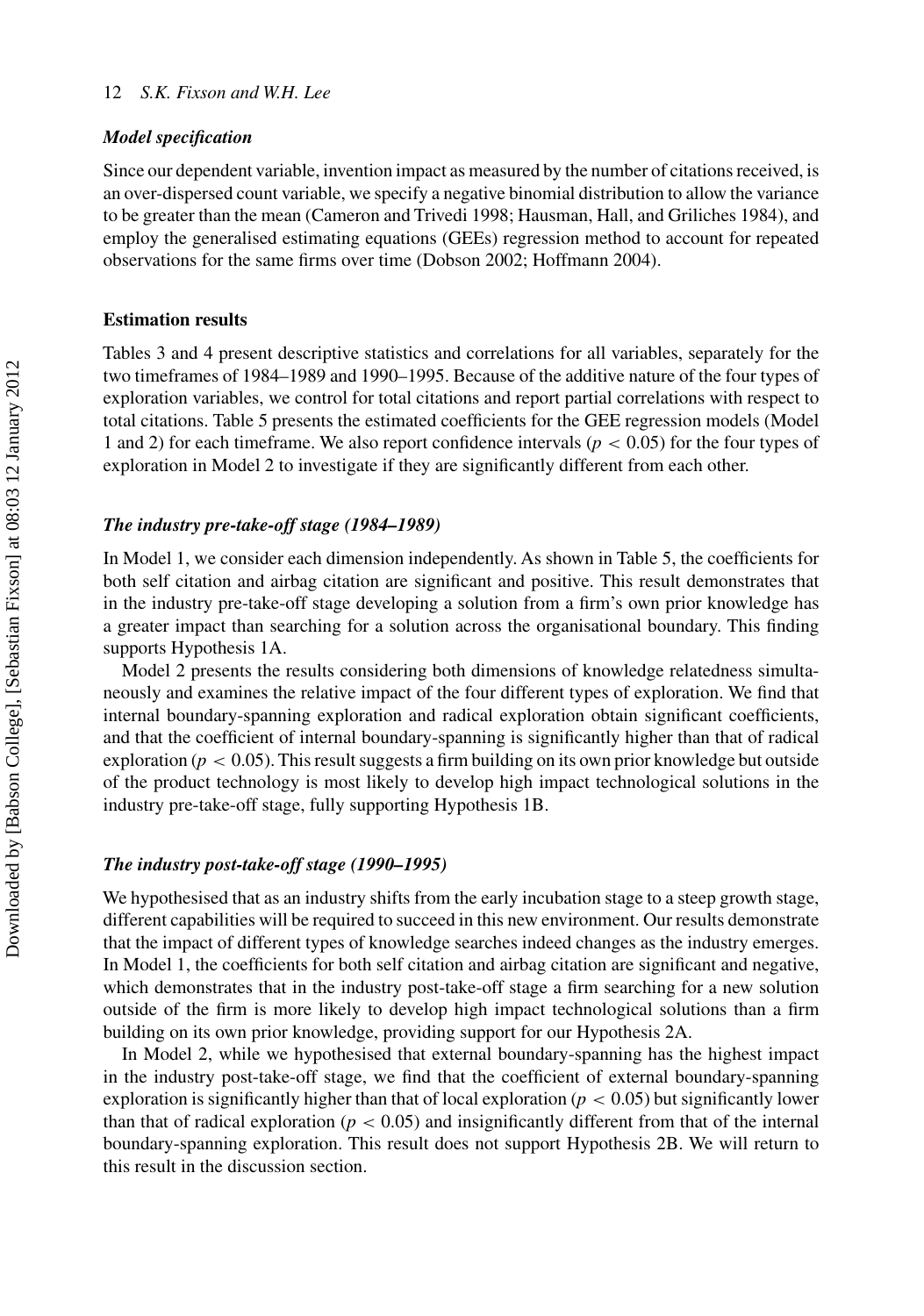|    | Partial correlation coefficeints, $N = 49$ |       |       |                   |                   |                 |                           |          |            |           |         |         |      |      |
|----|--------------------------------------------|-------|-------|-------------------|-------------------|-----------------|---------------------------|----------|------------|-----------|---------|---------|------|------|
|    |                                            | Mean  | S.D.  |                   | 2                 | 3               | 4                         | 5        | 6          |           | 8       | 9       | 10   | 11   |
|    | Total impact                               | 61.41 | 72.85 | 1.00              |                   |                 |                           |          |            |           |         |         |      |      |
|    | Self citations                             | 2.86  | 4.67  | $0.28^{\dagger}$  | 1.00              |                 |                           |          |            |           |         |         |      |      |
| 3  | Airbag citations                           | 14.98 | 15.65 | $0.31*$           | $-0.29*$          | 1.00            |                           |          |            |           |         |         |      |      |
| 4  | Local                                      | 1.98  | 3.03  | 0.19              | $0.92***-0.21$    |                 | 1.00                      |          |            |           |         |         |      |      |
|    | Internal                                   | 0.88  | 2.01  | $0.32*$           |                   | $0.82***-0.32*$ | $0.53***$                 | 1.00     |            |           |         |         |      |      |
| 6  | External                                   | 13.00 | 14.24 | 0.17              | $-0.63***$        |                 | $0.91***-0.60***-0.49***$ |          | 1.00       |           |         |         |      |      |
|    | Radical                                    | 5.37  | 8.46  | $-0.36*$          | $-0.11$           | $-0.69***-0.10$ |                           | $-0.09$  | $-0.53***$ | 1.00      |         |         |      |      |
| 8  | <b>Others</b>                              | 1.92  | 4.08  | $-0.27^{\dagger}$ | 0.14              | $-0.65***$      | 0.16                      | 0.07     | $-0.60***$ | 0.03      | 1.00    |         |      |      |
| 9  | No. of patents                             | 2.88  | 2.60  | $0.54***-0.11$    |                   | $0.38**$        | $-0.14$                   | $-0.04$  | $0.37**$   | $-0.42**$ | $-0.11$ | 1.00    |      |      |
| 10 | Patent age                                 | 8.59  | 1.54  | 0.09              | 0.06              | $-0.20$         | $-0.06$                   | 0.22     | $-0.14$    | 0.19      | $-0.03$ | $-0.13$ | 1.00 |      |
| 11 | No. of acquisitions                        | 1.18  | 1.59  | 0.14              | $-0.26^{\dagger}$ | 0.20            | $-0.15$                   | $-0.34*$ | 0.22       | $-0.08$   | $-0.03$ | 0.02    | 0.04 | 1.00 |
| 12 | Total citations                            | 23.14 | 26.94 |                   |                   |                 |                           |          |            |           |         |         |      |      |

Table 3. Descriptive statistics for the timeframe 1984–1989.

Note: <sup>\*\*\*</sup>,\*\*,\*,<sup>†</sup> denote significance at 0.001, 0.01, 0.05 and 0.1 levels respectively. S.D. = standard deviation.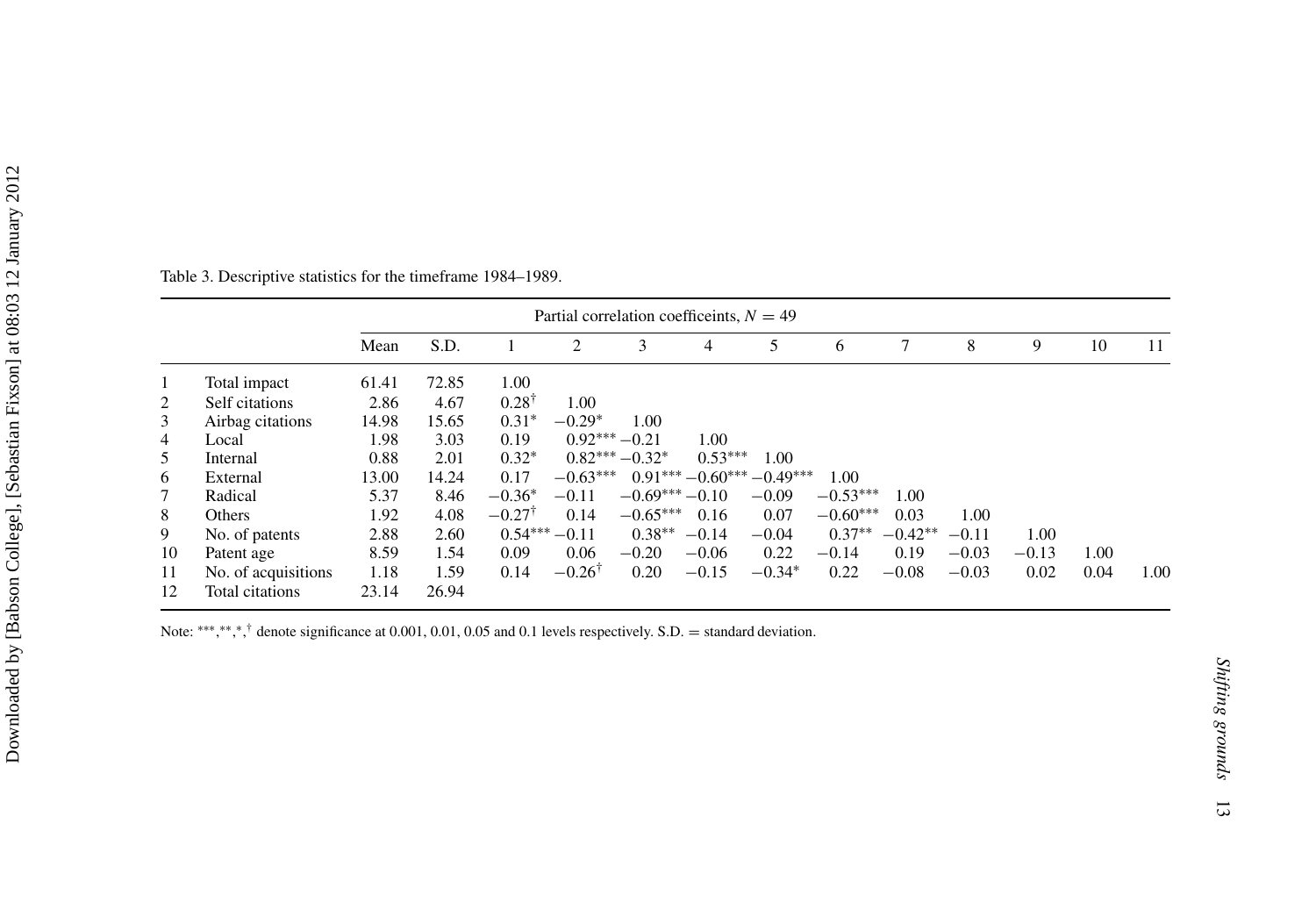|                     | Mean  | S.D.   |                  | 2                                                            | 3                                                                                  | 4                       | 5                                                                    | 6                                          | $\tau$                    | 8                 | 9       | 10      | 11   |
|---------------------|-------|--------|------------------|--------------------------------------------------------------|------------------------------------------------------------------------------------|-------------------------|----------------------------------------------------------------------|--------------------------------------------|---------------------------|-------------------|---------|---------|------|
| Total impact        | 95.06 | 124.21 | 1.00             |                                                              |                                                                                    |                         |                                                                      |                                            |                           |                   |         |         |      |
| Self citations      | 19.21 | 44.65  |                  | 1.00                                                         |                                                                                    |                         |                                                                      |                                            |                           |                   |         |         |      |
| Airbag citations    | 99.01 | 188.72 | $-0.11$          | 0.01                                                         | 1.00                                                                               |                         |                                                                      |                                            |                           |                   |         |         |      |
| Local               | 17.30 | 40.52  |                  |                                                              | $0.19^{\dagger}$                                                                   | 1.00                    |                                                                      |                                            |                           |                   |         |         |      |
| Internal            | 1.91  | 5.12   | $-0.33**$        | $0.23*$                                                      |                                                                                    |                         | 1.00                                                                 |                                            |                           |                   |         |         |      |
| External            | 81.71 | 150.00 | $0.20^{\dagger}$ |                                                              |                                                                                    |                         |                                                                      | 1.00                                       |                           |                   |         |         |      |
| Radical             | 19.01 | 38.09  | 0.01             | 0.06                                                         |                                                                                    |                         |                                                                      |                                            | 1.00                      |                   |         |         |      |
| Others              | 4.75  | 10.22  |                  |                                                              |                                                                                    |                         | 0.00                                                                 | $-0.29**$                                  | $0.23*$                   | 1.00              |         |         |      |
| No. of patents      | 1.97  | 1.03   |                  |                                                              | 0.15                                                                               |                         | $-0.28**$                                                            | $0.31**$                                   | $-0.16$                   | 0.06              | 1.00    |         |      |
| Patent age          | 3.45  | 1.70   |                  |                                                              | $-0.14$                                                                            | $-0.03$                 | 0.02                                                                 | $-0.10$                                    | 0.07                      | $0.23*$           | $-0.04$ | 1.00    |      |
| No. of acquisitions | 0.43  | 0.71   | $-0.08$          | 0.10                                                         | 0.02                                                                               | 0.08                    | 0.07                                                                 | $-0.04$                                    | $-0.04$                   | $-0.02$           | 0.11    | $-0.03$ | 1.00 |
|                     |       |        |                  |                                                              |                                                                                    |                         |                                                                      |                                            |                           |                   |         |         |      |
|                     |       |        |                  | Table 4. Descriptive statistics for the timeframe 1990-1995. | $-0.52***$<br>$-0.45***$<br>$0.48***-0.26**$<br>$0.50***-0.33**$<br>$0.45***-0.03$ | $0.96***$<br>$-0.63***$ | $-0.66***-0.03$<br>$-0.93***-0.11$<br>$-0.53***-0.27**$<br>$-0.26**$ | Partial correlation coefficeints, $N = 97$ | $0.76***-0.49***-0.56***$ | $0.63***-0.75***$ |         |         |      |

Note: <sup>\*\*\*</sup>,\*\*,\*,\*,\* denote significance at 0.001, 0.01, 0.05 and 0.1 levels respectively. S.D. = standarddeviation.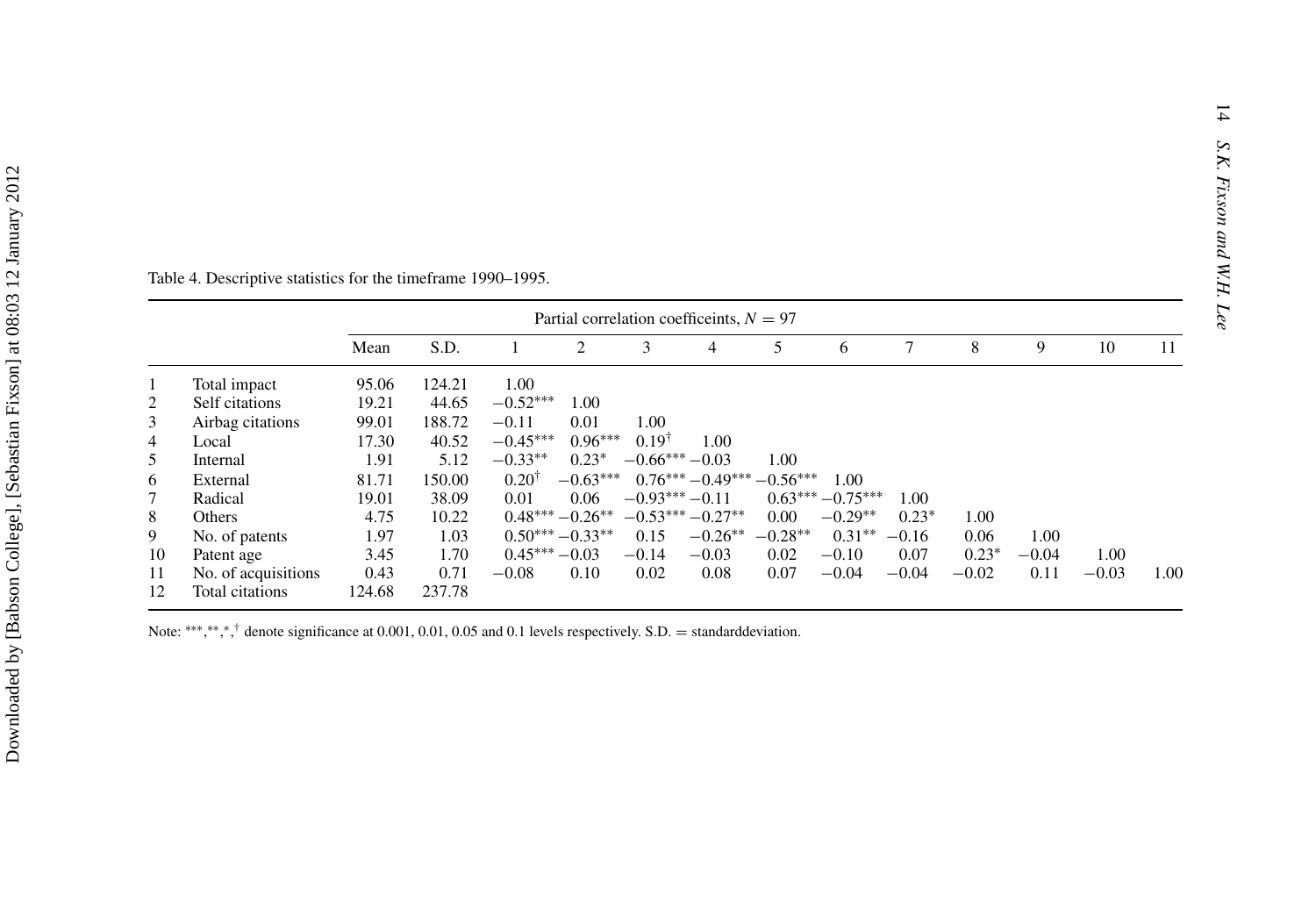|                             |                     | Industry pre-take-off stage (1984–1989) | Industry post-take-off stage (1990–1995) |                      |  |  |
|-----------------------------|---------------------|-----------------------------------------|------------------------------------------|----------------------|--|--|
| Variables                   | Model 1             | Model 2                                 | Model 1                                  | Model 2              |  |  |
| Self citations              | $0.0770**$          |                                         | $-0.0059***$                             |                      |  |  |
| Airbag citations            | 0.0440              |                                         | $-0.0221***$                             |                      |  |  |
| Total citations             | $-0.0373^{\dagger}$ |                                         | $0.0134***$                              |                      |  |  |
| Other                       | 0.0169              | $-0.0053$                               | 0.0061                                   | $0.00196***$         |  |  |
| Local <sup>a</sup>          |                     | 0.0384                                  |                                          | $-0.0143***$         |  |  |
|                             |                     | $(-0.0452, 0.1220)$                     |                                          | $(-0.0183, -0.0104)$ |  |  |
| Internal <sup>a</sup>       |                     | $0.1101***$                             |                                          | $-0.0010$            |  |  |
|                             |                     | (0.0470, 0.1732)                        |                                          | (0.0339, 0.0318)     |  |  |
| External <sup>a</sup>       |                     | 0.0127                                  |                                          | $-0.0085***$         |  |  |
|                             |                     | $(-0.0164, 0.0417)$                     |                                          | $(-0.0120, -0.0049)$ |  |  |
| Radical <sup>a</sup>        |                     | $-0.0448*$                              |                                          | $0.0146**$           |  |  |
|                             |                     | $(-0.0869, -0.0027)$                    |                                          | (0.0042, 0.0250)     |  |  |
| Number of patents           | $0.1922***$         | $0.1597***$                             | $0.0959***$                              | $0.0936***$          |  |  |
| Patent age                  | $-0.0013$           | $-0.0710$                               | $0.2630***$                              | $0.2617***$          |  |  |
| Number of<br>acquisitions   | 0.1008              | 0.1068                                  | $-0.0412$                                | $-0.0271$            |  |  |
| Region 0 (USA)              | $\theta$            | $\Omega$                                | $\Omega$                                 | $\Omega$             |  |  |
| Region 1 (Europe            | $-0.5803^{\dagger}$ | $-0.6350^{\dagger}$                     | $-0.5556*$                               | $-0.5393*$           |  |  |
| Region 2 (Japan)            | $-0.2152$           | $-0.3658$                               | $-0.5922*$                               | $-0.5568^{\dagger}$  |  |  |
| Supply position 0           | $\Omega$            | $\Omega$                                | $\theta$                                 | $\Omega$             |  |  |
| Supply position 1           | $-0.0358$           | $-0.0824$                               | $-0.0045$                                | $-0.0121$            |  |  |
| Intercept                   | 3.3024***           | $4.0268***$                             | $2.9273***$                              | 2.9200***            |  |  |
| $\boldsymbol{N}$            | 49                  | 49                                      | 97                                       | 97                   |  |  |
| Overdispersion<br>parameter | 5.3559              | 5.2880                                  | 5.1675                                   | 5.1870               |  |  |
| Scaled deviance             | 35.3714             | 34.6462                                 | 85.1873                                  | 84.4778              |  |  |
| Log likelihood              | 365.91              | 376.18                                  | 1404.17                                  | 1393.70              |  |  |

Table 5. GEE regression coefficients for pre-take-off and post-take-off timeframes.

Note: \*\*\*,\*\*,\*,<sup>†</sup> denote significance at 0.001, 0.01, 0.05 and 0.1 levels respectively.

*<sup>a</sup>*We report 95% confidence interval for estimated coefficients of four types of knowledge exploration to compare if the differences are significant.

Of our control variables, number of patents obtains significant and positive coefficients for both Model 1 and Model 2 and for both timeframes. Patent age obtains significant and positive coefficients for both models in the industry post-take-off stage but insignificant and negative coefficients for both models in the pre-take-off stage. While patents granted in earlier years are likely to have more citations because they have been available for a longer time period, the value of patents also depreciates over time. Number of acquisitions does not obtain significant coefficient in either stage. Significant (except for region 'Japan' in pre-take-off stage) and negative coefficients of region dummies suggest there is a discernable disadvantage for foreign firms. Finally, our results do not indicate that the position in the supply chain makes any difference for the firms' technological performance.

## **Discussion**

We hypothesised that the moment of industry emergence changes the relative effectiveness of various knowledge building strategies. Testing our hypotheses empirically with data from the US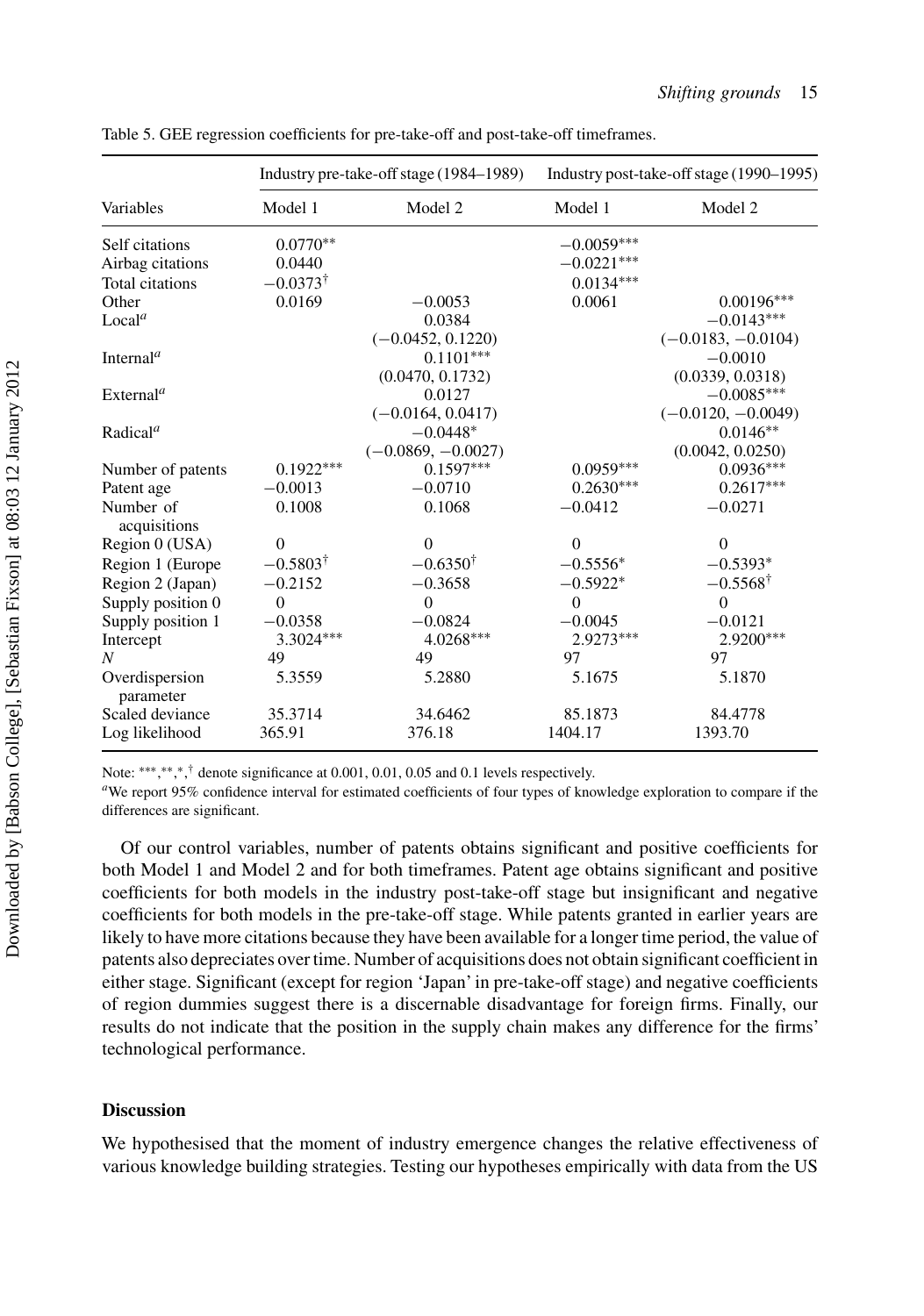automotive airbag industry, we find that this change indeed occurs. In the industry pre-take-off stage knowledge exploration within the organisational boundary has a greater impact on subsequently developed technological solutions than exploration across the organisational boundary. Moreover, the finding of an organisation inward focus but an technological outward focus is consistent with earlier research emphasising firms' absorptive capacity (Cohen and Levinthal 1990) and adaptive search (Levinthal and March 1981).

With the shift to the industry post-take-off stage of the airbag industry the higher impact on subsequent technological solutions now shifts to explorations across the organisational boundary. This result suggests that once the industry sales take-off and many fundamental questions have been answered, a focus that is too strong on the firm's own knowledge can result in core rigidities. This finding is in line with other results for mature industries (Rosenkopf and Nerkar 2001). In addition, we find that in this post-take-off stage knowledge from outside the product technology has a higher impact than more closely related knowledge. This result cannot confirm our hypothesis 2B, but might be caused by our impact measure measuring overall impact; it is possible that the product technology impact would be influenced more through a knowledge search within the product technology category.<sup>2</sup>

Beyond the detailed results for individual phases, this study produced two important findings. The first insight is that the grounds indeed shift when an industry emerges. This shift in relevance of various knowledge exploration patterns at the birth of the industry signals that a shift in search strategy is required, which, in turn, has implications for R&D management. It has been suggested that firms need to find the balance at the intersection of exploration and exploitation (Lavie, Stettner, and Tushman 2010) and that they need to account for different dimensions even within the exploration dimension (Rosenkopf and Nerkar 2001). To complement this body of knowledge we add that these exploration decisions should be different at very early industry life cycle stages.

The second insight carries another lesson for R&D management, and more broadly, for corporate entrepreneurship. The results explain why firms with simple, i.e. internal, access to knowledge that is somewhat distant to the original business (e.g. explosives to automobiles) but relevant in a new application (e.g. airbag inflators) have an advantage over *de novo* firms. Consequently, it is a task for company leaders to identify promising areas to which existing knowledge can be transferred and built upon.

### **Conclusion**

The main contribution of our study is the investigation of the dynamic nature of effective knowledge creation strategies in a technology-intensive industry. We develop the idea and provide supporting empirical evidence that knowledge search is not only a multi-dimensional but also a dynamic and context-dependent concept, and that a major shift occurs as the industry moves from an embryonic stage into a growth stage, a change that needs to be actively managed.

There are at least two limitations to our study. First, patent data can only track successful inventions that are patentable. Many process inventions that are not patented are not accounted for in our data set, and, while not patented, these inventions still require active attention of the R&D management. Second, the single-industry context, while allowing to build rich datasets to unearth and analyse interesting relationships and mechanisms (Fixson and Park 2008; Lee et al. 2010), simultaneously requires caution when extrapolating the results to other settings.

A direction for future research could address this limitation and take our results and tests them in other industries. A second direction could be a study of *de novo* vs *de alio* firms. Such a study could follow Khessina and Carroll (2008) who find in their study of the optical disk drive industry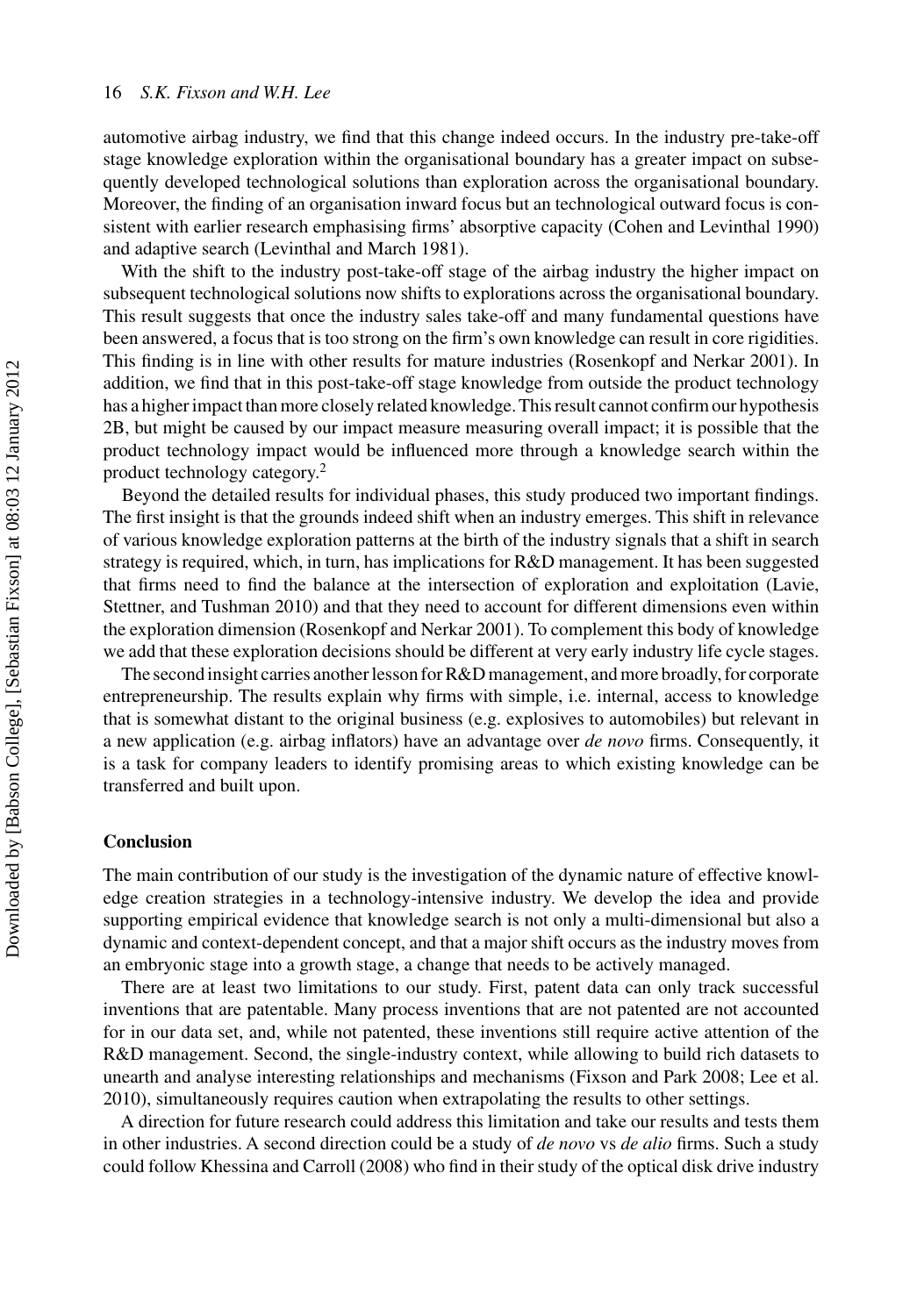that *de novo* firms experience a stronger identity imprint through activities in the focal industry compared to *de alio* firms who experienced their identity formation in other industries. These identity imprints might lead to additional variations in knowledge exploration behaviour.

## **Acknowledgements**

The authors would like to thank Carliss Baldwin, Michael Heeley, J. Peter Murmann, Karl Ulrich, seminar participants at Wharton and MIT, and three anonymous Academy of Management Annual Meeting Reviewers for their helpful comments on earlier versions of this paper. All errors remain our responsibility. The authors acknowledge financial support for this research from the National Science Foundation (SES-0620487).

## **Notes**

- 1. Because we will define an industry by using technological knowledge categories, our use of the 'product technology' dimension becomes identical to what the industry life cycle theory (Utterback 1994) has labelled 'industry' or 'product'.
- 2. We were unable to use a product-technology impact measure for comparison across the pre- and post-sales take-off phases as the dataset is too small in the pre-take-off period.

## **Notes on contributors**

*Sebastian K. Fixson* is Assistant Professor of Technology and Operations Management at Babson College, USA. He conducts research and consults on various aspects of innovation, ranging from product architecture analyses concerning modularity and commonality, to process improvements in new product development via better use of design tools, search and selection methods, and design practices.

*Won Hee* Lee did his doctoral studies at the University of Michigan. He is currently working as a research fellow at Samsung Economic Research Institute, Korea. His current research interests include open innovation and the product-service system.

## **References**

Abernathy, W.J., and J.M. Utterback. 1978. Patterns of Industrial Innovation. *Technology Review, MIT* 80, no. 7: 40–7.

- Agarwal, R., and B.L. Bayus. 2002. The market evolution and sales takeoff of product innovations. *Management Science* 48: 1024–41.
- Agarwal, R., and B.L. Bayus. 2004. Creating and surviving in new industries. In *Advances in strategic management*, Vol. 21: *Business strategy over the industry life cycle*, ed. J.A.C. Baum and A. McGahan, 107–30. Amsterdam: Elsevier.
- Ahuja, G., and R. Katila. 2001. Technological acquisitions and the innovation performance of acquiring firms: A longitudinal study. *Strategic Management Journal* 22: 197–220.
- Ahuja, G., and C.M. Lampert. 2001. Entrepreneurship in the large corporation: A longitudinal study of how established firms create breakthrough inventions. *Strategic Management Journal* 22: 521–43.
- Alcacer, J., M. Gittelman, and B. Sampat. 2009. Applicant and examiner citations in U.S. patents: An overview and analysis. *Research Policy* 38: 415–27.
- Anderson, P., and M.L. Tushman. 1990. Technological discontinuities and dominant designs: A cyclical model of technological change. *Administrative Science Quarterly* 35: 604–33.
- Argote, L., B. McEvily, and R. Reagans. 2003. Managing knowledge in organizations: An integrative framework and review of emerging themes. *Management Science* 49: 571–82.
- Birkinshaw, J., and N. Hood. 1998. Multinational subsidiary evolution: Capability and charter change in foreign-owned subsidiary companies. *Academy of Management Review* 23: 773–95.
- Breschi, S., F. Lissoni, and F. Malerba. 2003. Knowledge-relatedness in firm technological diversification. *Research Policy*  $32.69 - 87$
- Cameron, A.C., and P.K. Trivedi. 1998. *Regression analysis of count data*. New York: Cambridge University Press.
- Christensen, C.M., F.F. Suarez, and J.M. Utterback. 1998. Strategies for survival in fast-changing industries. *Management Science* 44: S207–S220.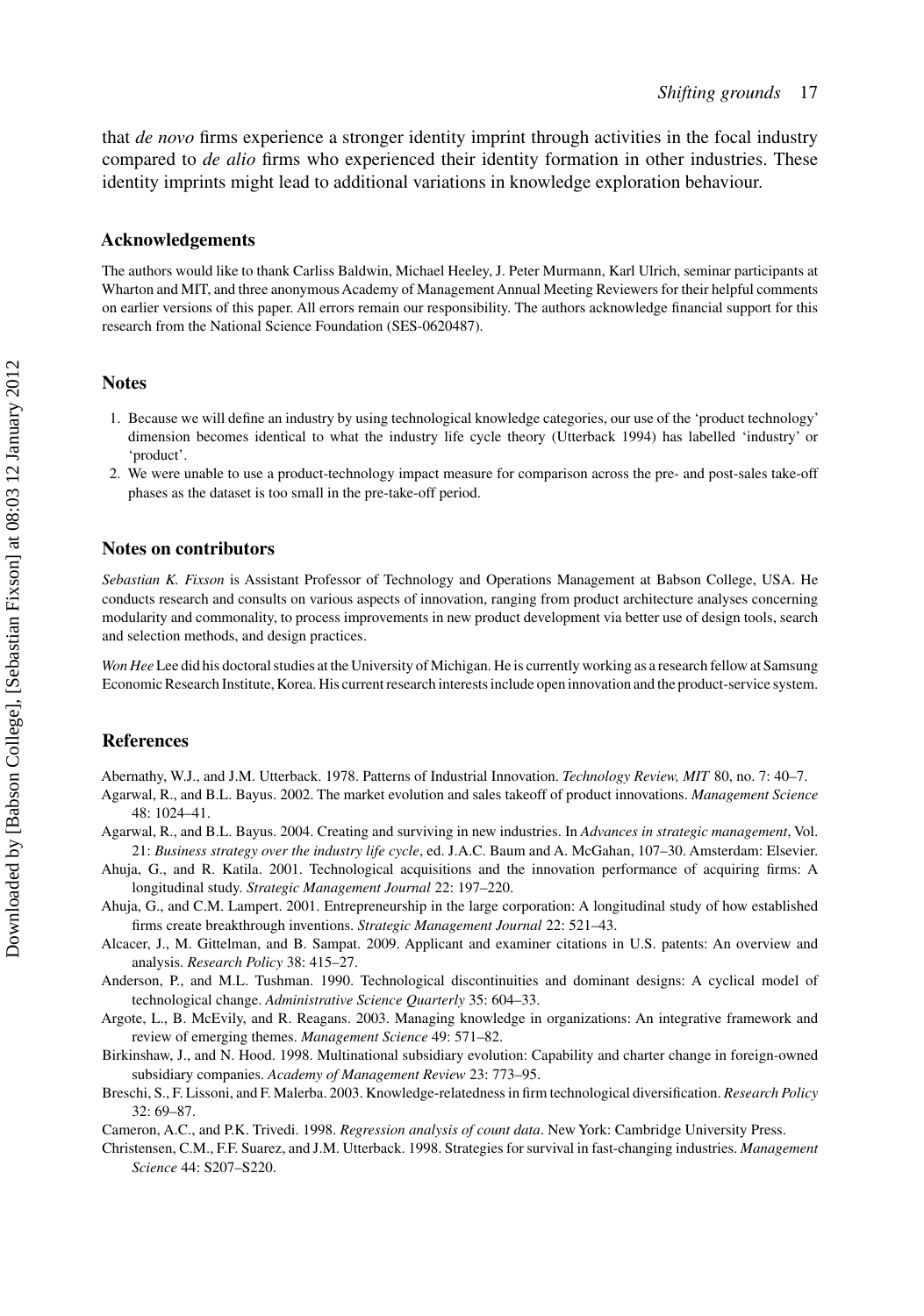- Cohen,W.M., and D.A. Levinthal. 1990.Absorptive capacity:A new perspective on learning and innovation.*Administrative Science Quarterly* 35: 128–52.
- Dobson, A.J. 2002. *An introdution to generalized linear models*, 2nd ed. Boca Raton, FL: Chapman and Hall/CRC.

- industry structure. *Research Policy* 37: 1296–316.
- Fleming, L. 2001. Recombinant uncertainty in technological search. *Management Science* 47: 117–32.

Foster, R. 1986. *The attacker's advantage*. New York: Summit Books.

- Gay, C., and C. Le Bas. 2005. Uses without too many abuses of patent citations or simple economics of patent citations as a measure of value and flows of knowledge. *Economics of Innovation and New Technology* 14: 333–38.
- Giarrantana, M.S. 2004. The birth of a new industry: Entry by start-ups and the drivers of firm growth the case of encryption software. *Research Policy* 33: 787–806.
- Gittelman, M., and B. Kogut. 2003. Does good science lead to valuable knowledge? Biotechnology firms and the evolutionary logic of citation patterns. *Management Science* 49: 366–82.
- Golder, P.N., and G.J. Tellis. 1997. Will it ever fly? Modeling the takeoff of really new consumer durables. *Marketing Science* 16: 256–70.
- Griliches, Z. 1990. Patent statistics as economic indicators a survey. *Journal of Economic Literature* 28: 1661–707.
- Hall, B.H., A.B. Jaffe, and M. Trajtenberg. 2002. The NBER patent-citations data file: Lessons, insights, and methodological tools. In *Patents, citations and innovations – A window on the knowledge economy*, ed. A.B. Jaffe and M. Trajtenberg, 403–59. Cambridge, MA: MIT Press.
- Hausman, J., B.H. Hall, and Z. Griliches. 1984. Econometric models for count data with an application to the patents R&D relationship. *Econometrica* 52: 909–38.
- Helper, S. 1991. Strategy and irreversibility in supplier relations: The case of the U.S. automobile industry. *Business History Review* 65: 781–824.
- Hitt, M.A., R.E. Hoskisson, R.D. Ireland, and J.S. Harrison. 1991. Effects of acquisitions on research-and-development inputs and outputs. *Academy of Management Journal* 34: 693–706.
- Hoffmann, J.P. 2004. *Generalized linear models: An applied approach*. Boston, MA: Pearson Education.
- Jaffe, A.B., M. Trajtenberg, and M.S. Fogarty. 2002. The meaning of patent citations: Report on the NBER/Case-Western Reserve survey of patentees. In *Patents, citations and innovations – A window on the knowledge economy*, ed. A.B. Jaffe and M. Trajtenberg, 379–401. Cambridge, MA: MIT Press.
- Jang, S.-L., S. Lo, and W.H. Chang. 2009. How do latecomers catch up with forerunners? Analysis of patents and patent citations in the field of flat panel display technologies. *Scientometrics* 79: 563–91.
- Katila, R., and G. Ahuja. 2002. Something old, something new: A longitudinal study of search behavior and new product introduction. *Academy of Management Journal* 45: 1183–94.
- Khessina, O.M., and G.R. Carroll. 2008. Product demography of *de novo* and *de alio* firms in the optical disk drive industry, 1983–1999. *Organization Science* 19: 25–38.
- Klepper, S. 1996. Entry, exit, growth, and innovation over the product life cycle. *American Economic Review* 86: 562–83.
- Klepper, S. 1997. Industry life cycles. *Industrial and Corporate Change* 6: 145–81.
- Kogut, B., and U. Zander. 1992. Knowledge of the firm, combinative capabilities, and the replication of technology. *Organization Science* 3: 383–97.
- Kohli, R., D.R. Lehmann, and J. Pae. 1999. Extent and impact of incubation time in new product diffusion. *Journal of Product Innovation Management* 16: 134–44.
- Krugman, P. 1991. Increasing returns and economic-geography. *Journal of Political Economy* 99: 483–99.
- Laursen, K., and A. Salter. 2006. Open for innovation: The role of openness in explaining innovation performance among U.K. manufacturing firms. *Strategic Management Journal* 27: 131–50.
- Lavie, D., U. Stettner, and M.L. Tushman. 2010. Exploration and exploration within and across organizations. *Academy of Management Annals* 4: 109–55.
- Lee, J., F.M.Veloso, D.A. Hounshell, and E.S. Rubin. 2010. Forcing technological change:A case of automobile emissions control technology development in the US. *Technovation* 30: 249–64.
- Leonard-Barton, D. 1992. Core capabilities and core rigidities:A paradox in managing new product development. *Strategic Management Journal* 13: 111–25.
- Levinthal, D.A., and J.G. March. 1981. A model of adaptive organizational search. *Journal of Economic Behavior & Organization* 2: 307–33.
- McGahan, A. 2004. How industries change. *Harvard Business Review* (October): 87–94.
- Nelson, R.R., and S.G. Winter. 1982. *An evolutionary theory of economic change*. Cambridge, MA: Harvard University Press.

Fine, C.H. 1998. *Clockspeed – winning industry control in the age of temporary advantage*. Reading, MA: Perseus Books. Fixson, S.K., and J.-K. Park. 2008. The power of integrality: Linkages between product architecture, innovation, and